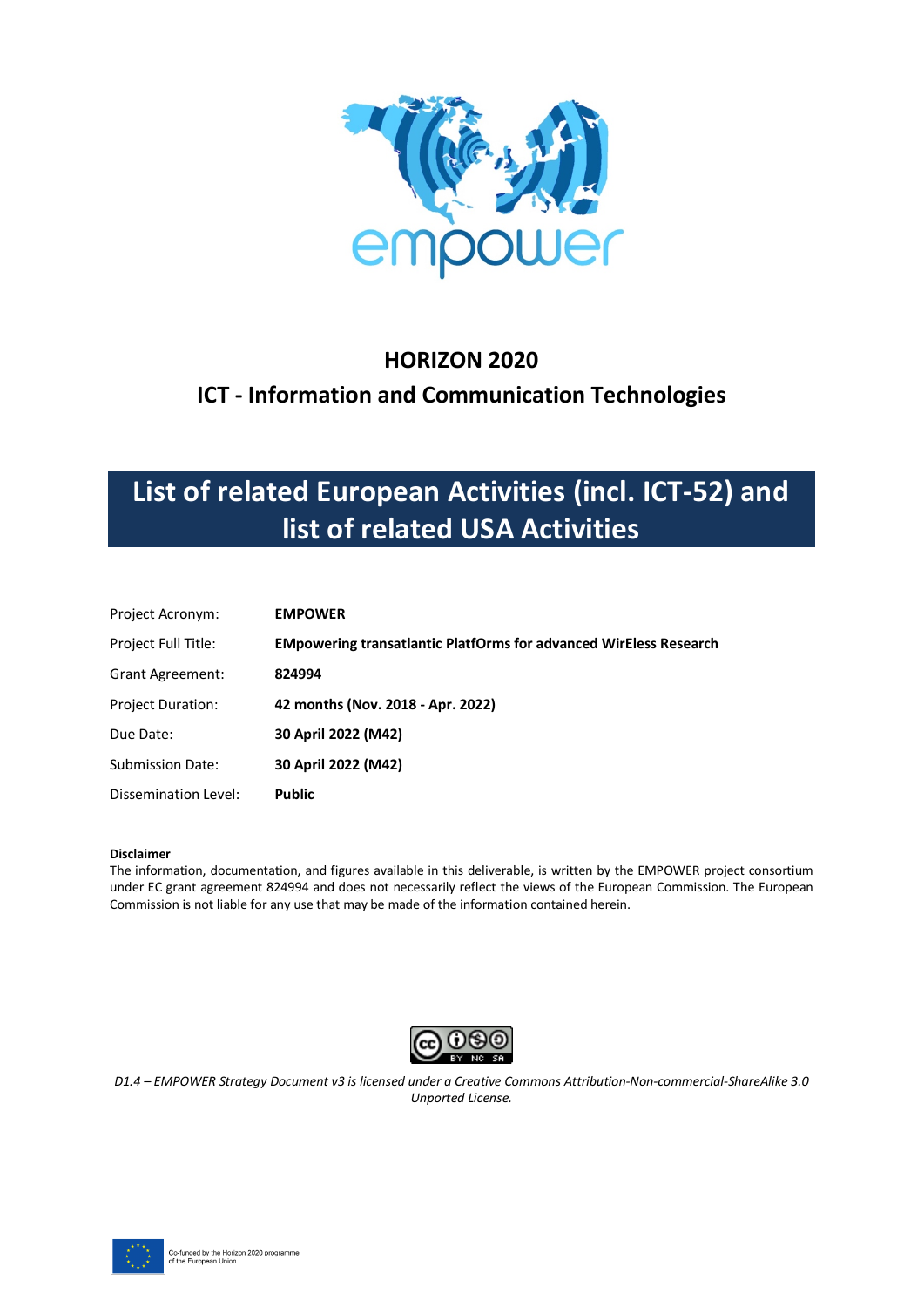

### **Annex I: Updated list of related European Activities (incl. ICT-52)**

This annex presents a deep analysis of all the related European research programmes developing technologies for the advance wireless developing. This Annex includes all the information on European activities from the start of the project for it to be a complete reference.

| PROGRAMME                                                                                                                                                                                                                                                                                                                                                                                                                                                                                                                                                                                                                                                                                                                                                                                                                                                       | <b>CALLS</b>                                                                                                                                                                                                                                                                                                                                                                                                                                                                                                                                                                                                                                                                                                                                                                                                                                                                                                                                                                                                                                                                                                                                                                                                                                                                                                                                                                                                                                                                                                                                                                                                                                                                                                                                                                                                              |
|-----------------------------------------------------------------------------------------------------------------------------------------------------------------------------------------------------------------------------------------------------------------------------------------------------------------------------------------------------------------------------------------------------------------------------------------------------------------------------------------------------------------------------------------------------------------------------------------------------------------------------------------------------------------------------------------------------------------------------------------------------------------------------------------------------------------------------------------------------------------|---------------------------------------------------------------------------------------------------------------------------------------------------------------------------------------------------------------------------------------------------------------------------------------------------------------------------------------------------------------------------------------------------------------------------------------------------------------------------------------------------------------------------------------------------------------------------------------------------------------------------------------------------------------------------------------------------------------------------------------------------------------------------------------------------------------------------------------------------------------------------------------------------------------------------------------------------------------------------------------------------------------------------------------------------------------------------------------------------------------------------------------------------------------------------------------------------------------------------------------------------------------------------------------------------------------------------------------------------------------------------------------------------------------------------------------------------------------------------------------------------------------------------------------------------------------------------------------------------------------------------------------------------------------------------------------------------------------------------------------------------------------------------------------------------------------------------|
| <b>EUROPE</b>                                                                                                                                                                                                                                                                                                                                                                                                                                                                                                                                                                                                                                                                                                                                                                                                                                                   |                                                                                                                                                                                                                                                                                                                                                                                                                                                                                                                                                                                                                                                                                                                                                                                                                                                                                                                                                                                                                                                                                                                                                                                                                                                                                                                                                                                                                                                                                                                                                                                                                                                                                                                                                                                                                           |
| HORIZON EUROPE is the new EU<br>research and innovation framework<br>programme running from 2021 to<br>2027. It aims to:<br>to strengthen the EU's scientific<br>and technological bases and the<br>European Research Area (ERA)<br>boost Europe's innovation<br>to<br>capacity, competitiveness and jobs<br>to deliver on citizens' priorities and<br>٠<br>sustain our socioeconomic model<br>and values<br>The Commission proposes a budget of<br>€ 100 billion for Horizon Europe.                                                                                                                                                                                                                                                                                                                                                                           | <b>European Partnership for Smart Networks and Services</b><br>The European communication networking and services sector is<br>proposing the Smart Networks and Services (SNS) Partnership to<br>secure European leadership in the development and deployment of<br>next generation network technologies and services, while<br>accelerating European industry digitization. It will position Europe<br>as a lead market and positively impact the citizens' quality of life,<br>while boosting the European data economy and contributing to<br>ensure European sovereignty in critical supply chains.<br>The SNS Partnership will be implemented as a Joint Undertaking<br>(JU). EC officially released on 23.02.21 the Single Basic Act (SBA) for<br>JUs<br>Regulation<br>(https://ec.europa.eu/commission/presscorner/detail/en/IP 21 7<br>also<br>published<br>the<br>dedicated<br>$(02)$ .<br>EC<br><b>SNS</b><br>webpage<br>(https://ec.europa.eu/digital-single-market/en/news/europe-puts-<br>forward-proposal-joint-undertaking-smart-networks-and-services-                                                                                                                                                                                                                                                                                                                                                                                                                                                                                                                                                                                                                                                                                                                                                    |
| HORIZON 2020 is an EU research and<br>innovation program. Almost €77 billion<br>of funding is available over seven years<br>(2014-2020) distributed in different<br>fields with the aim to foster a<br>sustainable development related with<br>all research and innovators European<br>bodies.<br>ICT topics in H2020 support core ICT<br>industries through roadmap-based<br>Public Private Partnerships (PPPs). The<br>work in the last period will contribute<br>to maintaining and developing the<br>technology leading edge in key areas<br>such<br>as<br>electronics,<br>photonics,<br>embedded<br>competing,<br>systems,<br>robotics, etc.<br>The projects listed here are some of the<br>H2020 projects. A more detailed list is<br>available on CORDIS website and also<br>on the 5G PPP website, with a list of<br>projects per Strategic Objectives. | towards-6g). The SNS EC funded budget should be 900 ME.<br>5G PPP PHASE 3, PART 5: 5G CORE TECHNOLOGIES INNOVATION<br>AND 5G FOR CONNECTED AND AUTOMATED MOBILITY (CAM)<br>ICT-42 - 5G PPP - 5G core technologies innovation<br><b>COREect</b> - COREnect brings together the most prominent European<br>industrial and academia players as well as industry associations in<br>the network, microelectronics and verticals domains to jointly<br>design a core technology roadmap. The goal is to establish a<br>sustainable European technology sovereignty in 5G and beyond,<br>promote innovation and business opportunities e.g., for small and<br>medium-sized businesses (SMEs), pave the way for one or more<br>future European champions in this area, and lay a solid foundation<br>for the long-term success of both industries. A new COREnect<br>community will emerge from the close collaboration between<br>Smart Networks and Services (SNS) and Key Digital Technologies<br>(KDT) communities as well as with other related communities, e.g.,<br>on High-Performance Computing (HPC), artificial intelligence (AI),<br>Photonics, IoT and Cloud. Through outreach activities via its<br>extensive industry and academia network, COREnect will have the<br>potential to significantly impact the European R&I and industry<br>landscape of future connectivity systems over the next ten years.<br>5G-RECORDS aims to explore the opportunities which new 5G<br>technology components bring to the professional production of<br>audiovisual content, including Programme Making and Special<br>Events (PMSE). 5G-RECORDS targets the development, integration,<br>validation and demonstration of 5G components for professional<br>content production, as part of an overall ecosystem integrating a |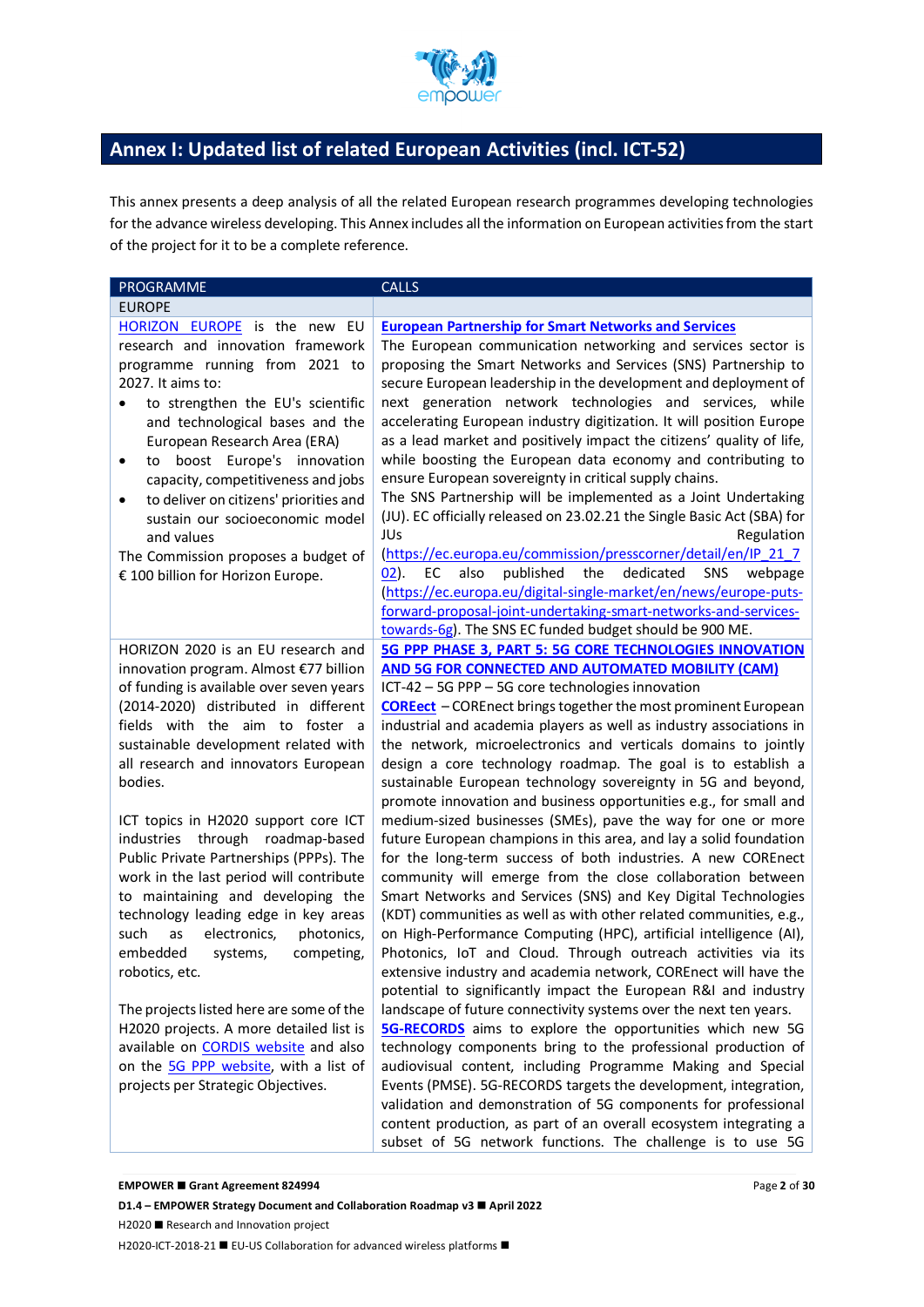

components from previous 5G-PPP projects and earlier R&D investments and further develop them. These components will be evaluated in three end-to-end 5G infrastructures provided by the project. These include the core network (5GC), radio access network (RAN) and end devices. The project aims to use of non-public networks (NPNs) as a way to bring these new components to emerging markets and new market actors. NPNs can be deployed as independent and standalone 5G networks or in conjunction with a public network. The project also aims to address recent emerging remote and distributed production workflows where cloud technologies cooperate with 5G. To ensure the successful demonstration of these use cases, the project brings together a set of experienced partners whose expertise covers both 5G and content production value chains. Most of the 5G components will be developed and implemented by specific key partners, being mostly innovative SMEs. The 5G-RECORDS implemented technologies will be based on existing 3GPP Rel-15 and Rel-16 specifications, while also prototyping some emerging Rel-17 capabilities. All technology components are expected to reach by the end of the project a minimum Technology Readiness Level (TRL) of 7. 5G-RECORDS has considered 3 use cases to embrace some of the most challenging scenarios in the framework of professional content production: live audio production, a multi-camera wireless studio and live immersive media production.

**AFFORDABLE5G -** Affordable5G aims at creating a 5G network that will deliver a complete and affordable solution covering the needs of private and enterprise networks through technical innovation that span across all parts of 5G network, leveraging cell densification, RU/DU/CU split, hardware acceleration, edge computing and core network virtualization, seamlessly combined with the adoption of open-source RAN, MEC and MANO solutions, for cloud-native, micro-service-based deployments. To achieve its innovative and ambitious goal, the consortium brings together ten European SMEs, supported by MVNOs, system integrators and research institutes, grasping the opportunity to enhance their products, according to each company's roadmap, while fostering collaboration among them. In this way, Affordable5G will offer a first-class opportunity to European companies to become frontrunners in the global 5G competition, facilitating them in their commercialization paths and strategies in niche market cases of neutral hosting, private networks and MVNOs with new entrant actors. The innovative solution will be evaluated and validated in two vertical pilots related to emergency communications and smart cities, which have been properly selected as being highly representative in terms of system performance, scalability, mobility patterns, slice types, deployment requirements and impact in the future 5G market.

**5G PPP PHASE 3, PART 6: 5G INNOVATIONS FOR VERTICALS WITH THIRD PARTY SERVICES & SMART CONNECTIVITY BEYOND 5G** *ICT-52 – 5G PPP – Smart Connectivity beyond 5G*

**6G BRAINS** *(Bringing Reinforcement learning Into Radio Light Network for Massive Connections)* **–** 6G BRAINS aims to bring AIdriven multi-agent Deep Reinforcement learning (DRL) to perform resource allocation over and beyond massive machine-type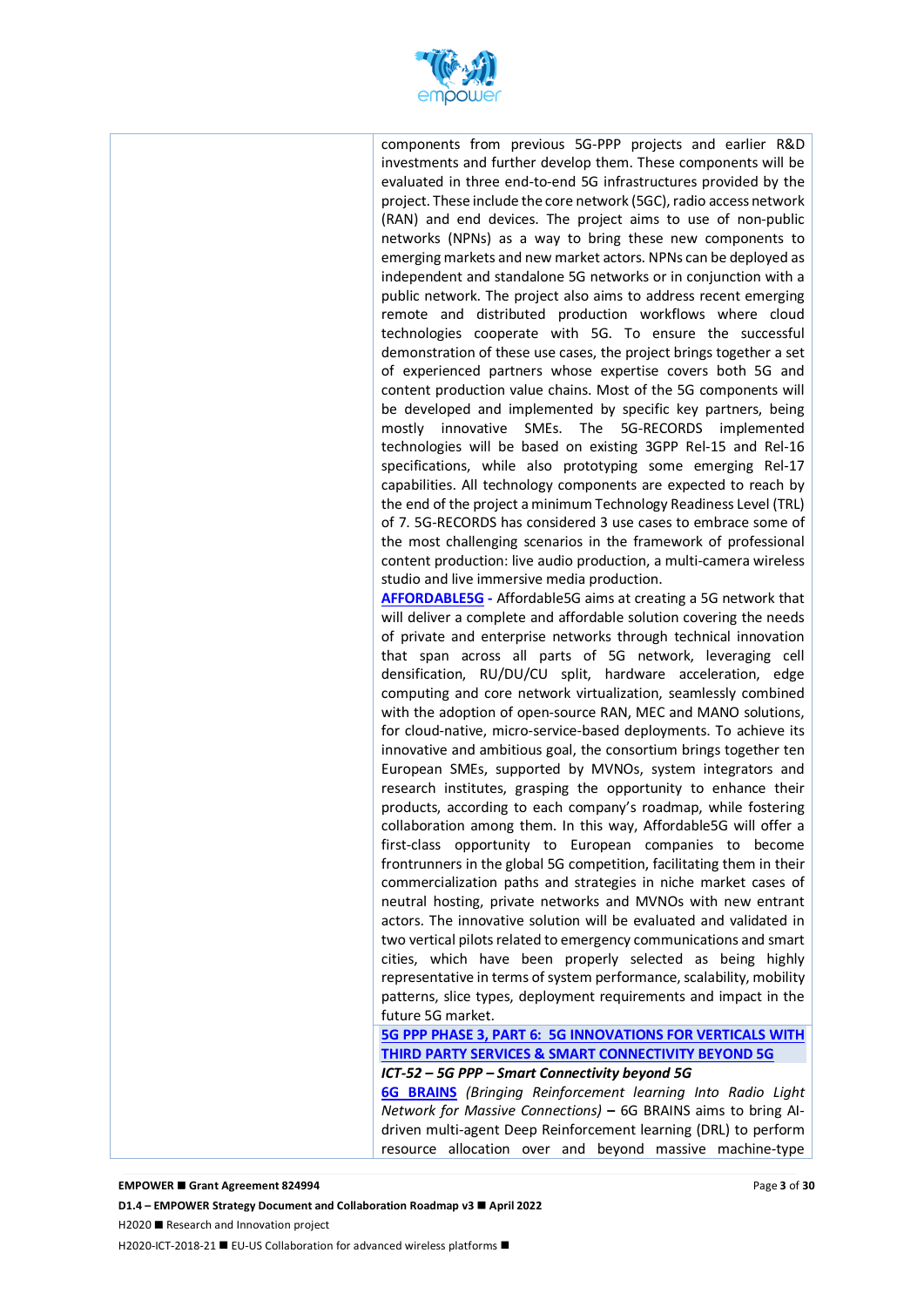

communications with new spectrum links including THz and optical wireless communications (OWC) to enhance the performance with regard to capacity, reliability and latency for future industrial networks. The project proposes a novel comprehensive cross-layer DRL driven resource allocation solution to support the massive connections over device-to-device (D2D) assisted highly dynamic cell-free network enabled by Sub-6 GHz/mmWave/THz/OWC and high-resolution 3D Simultaneous Localization and Mapping (SLAM) of up to 1 mm accuracy. The enabling technologies in 6G BRAINS focus on four major aspects including disruptive new spectral links, highly dynamic D2D cell-free network modelling, intelligent end-toend network architecture integrating the multi-agent DRL scheme and AI-enhanced high-resolution 3D SLAM data fusion. The developed technologies will be widely applicable to various vertical sectors such as Industry 4.0, intelligent transportation, eHealth, etc.

**AI@EDGE** *(Bringing Reinforcement learning Into Radio Light Network for Massive Connections)* **–** Artificial Intelligence has become a major innovative force and it is one of the pillars of the fourth industrial revolution. This trend has been acknowledged also by the European Commission that has already pointed out how high-performance, intelligent, and secure networks are fundamental for the development and evolution of the multiservice Next Generation Internet (NGI). While great progress has been done during the last years with respect to the accuracy and performance of AI-enabled platforms, their integration in potentially autonomous decision-making systems or even critical infrastructures requires end-to-end quality assurance. AI@EDGE addresses the challenges harnessing the concept of "reusable, secure, and trustworthy AI for network automation". In AI@EDGE European industries, academics and innovative SMEs commit to achieve an EU-wide impact on industry-relevant aspects of the AIfor-networks and networks-for-AI paradigms in beyond 5G systems. Cooperative perception for vehicular networks, secure, multistakeholder AI for IIoT, aerial infrastructure inspections, and inflight entertainment are the uses cases targeted by AI@EDGE to maximise the commercial, societal, and environmental impact. To achieve the goal, AI@EDGE targets significant breakthroughs in two fields: (i) general-purpose frameworks for closed-loop network automation capable of supporting flexible and programmable pipelines for the creation, utilization, and adaptation of the secure, reusable, and trustworthy AI/ML models; and (ii) converged connect-compute platform for creating and managing resilient, elastic, and secure end-to-end slices capable of supporting a diverse range of AI-enabled network applications.

**DAEMON** *(Network intelligence for aDAptive and sElf-Learning MObile Networks)* **–** The success of Beyond 5G (B5G) systems will largely depend on the quality of the Network Intelligence (NI) that will fully automate network management. Artificial Intelligence (AI) models are commonly regarded as the cornerstone for NI design; indeed, AI models have proven extremely successful at solving hard problems that require inferring complex relationships from entangled and massive (e.g., traffic) data. However, AI is not the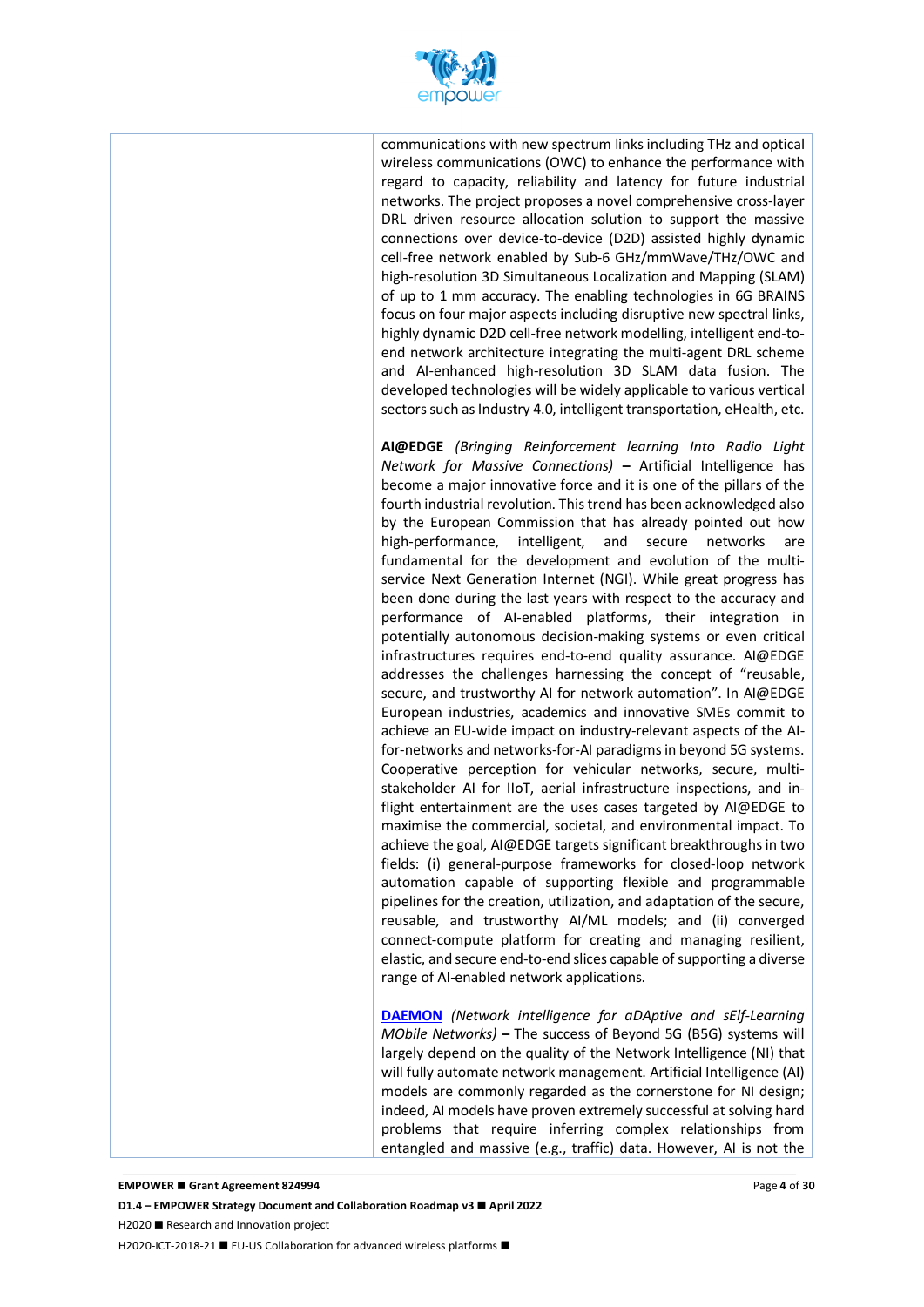

best solution for every NI task; and, when it is, the dominating trend of plugging 'vanilla' AI into network controllers and orchestrators is not a sensible choice.

Departing from the current hype around AI, DAEMON will set forth a pragmatic approach to NI design. The project will carry out a systematic analysis of which NI tasks are appropriately solved with AI models, providing a solid set of guidelines for the use of machine learning in network functions. For those problems where AI is a suitable tool, DAEMON will design tailored AI models that respond to the specific needs of network functions, taking advantage of the most recent advances in machine learning. Building on these models, DAEMON will design an end-to-end NI-native architecture for B5G that fully coordinates NI-assisted functionalities.

**DEDICAT 6G** *(Dynamic coverage Extension and Distributed Intelligence for human Centric Applications with assured security, privacy, and Trust: from 5G to 6G)* **–** In future 6G wireless networks, it is imperative to support more dynamic resourcing and connectivity to improve adaptability, performance, and trustworthiness in the presence of emerging human-centric services with heterogeneous computation needs. DEDICAT6 aims to develop a smart connectivity platform using artificial intelligence and blockchain techniques that will enable 6G networks to combine the existing communication infrastructure with novel distribution of intelligence (data, computation, and storage) at the edge to allow not only flexible, but also energy efficient realisation of the envisaged real-time experience. DEDICAT 6G takes the next vital step beyond 5G by addressing techniques for achieving and maintaining an efficient dynamic connectivity and intelligent placement of computation in the mobile network. In addition, the project targets the design and development of mechanisms for dynamic coverage extension through the exploitation of novel terminals and mobile client nodes, e.g., smart connected cars, robots, and drones. DEDICAT also addresses security, privacy, and trust assurance especially for mobile edge services and enablers for novel interaction between humans and digital systems. The aim is to achieve (i) more efficient use of resources; (ii) reduction of latency, response time, and energy consumption; (iii) reduction of operational and capital expenditures; and (iv) reinforcement of security, privacy, and trust. DEDICAT 6G will focus on four use cases: Smart warehousing, Enhance experiences, Public Safety and Smart Highway. The use cases will pilot the developed solutions via simulations and demonstrations in laboratory environments, and larger field evaluations exploiting various assets and testing facilities. The results are expected to show significant improvements in terms of intelligent network load balancing and resource allocation, extended connectivity, enhanced security, privacy and trust and human-machine interactions.

**Hexa-X** *(A flagship for B5G/6G vision and intelligent fabric of technology enablers connecting human, physical, and digital worlds)* **–** 2030 and beyond, Europe and the world will face opportunities and challenges of growth and sustainability of tremendous magnitude; proactively tackling the issues of green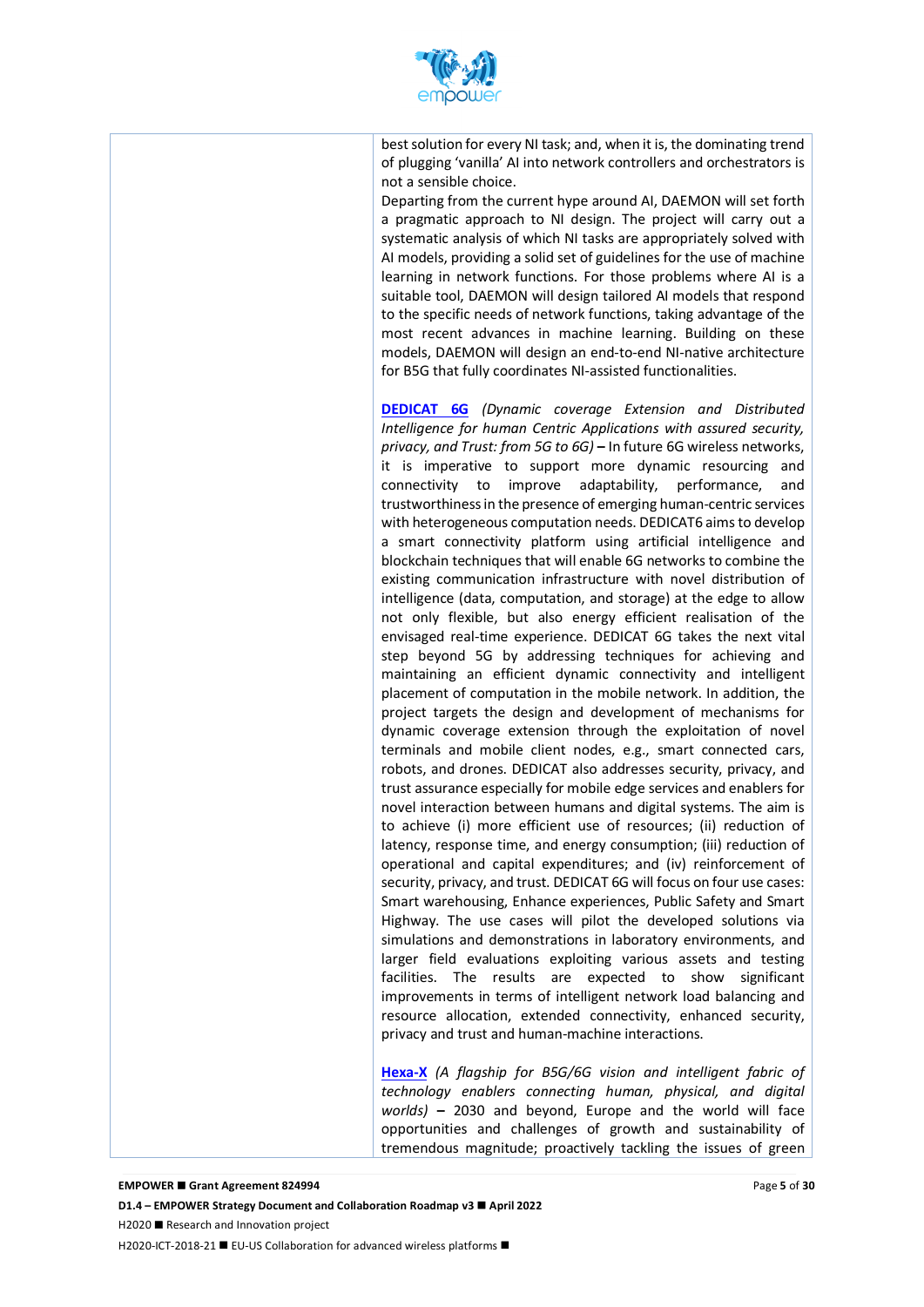

deal efficiency, digital inclusion and assurance of health and safety in a post-pandemic world will be key. A powerful vision is needed to connect the physical, digital, and human worlds, firmly anchored in future wireless technology and architectural research. The Hexa-X vision calls for an x-enabler fabric of connected intelligence, networks of networks, sustainability, global service coverage, extreme experience, and trustworthiness. Wireless technologies are of critical relevance for our society and economy today; their importance for growth will continue to steadily increase with 5G and its evolution, enabling new ecosystems and services motivated by strongly growing traffic and trillions of devices. The ambition of the Hexa-X project includes developing key technology enablers in the areas of: 1) fundamentally new radio access technologies at high frequencies and high-resolution localization and sensing; 2) connected intelligence through AI-driven air interface and governance for future networks, and 3) 6G architectural enablers for network disaggregation and dynamic dependability.

**MARSAL** *(Machine learning-based, networking and computing infrastructure resource management of 5G and beyond intelligent networks)* **–** MARSAL targets the development and evaluation of a complete framework for the management and orchestration of network resources in 5G and beyond, by utilizing a converged optical-wireless network infrastructure in the access and fronthaul/midhaul segments. At the network design domain, MARSAL targets the development of novel cell-free based solutions that allows a significant scaling up of the wireless APs in a costeffective manner by exploiting the application of the distributed cell-free concept and of the serial fronthaul approach, while contributing innovative functionalities to the O-RAN project. In parallel, in the fronthaul/midhaul segments, MARSAL aims to radically increase the flexibility of optical access architectures for Beyond-5G Cell Site connectivity via different levels of fixed-mobile convergence. At the network and service management domain, the design philosophy of MARSAL is to provide a comprehensive framework for the management of the entire set of communication and computational network resources by exploiting novel ML-based algorithms of both edge and midhaul DCs, by incorporating the Virtual Elastic DataCenters/Infrastructures paradigm. Finally, at the network security domain, MARSAL aims to introduce mechanisms that provide privacy and security to application workload and data, targeting to allow applications and users to maintain control over their data when relying on the deployed shared infrastructures, while AI and Blockchain technologies will be developed in order to guarantee a secured multi-tenant slicing environment.

**REINDEER** *(REsilient INteractive applications through hyper Diversity in Energy Efficient RadioWeaves technology)* **–** The REINDEER project will develop a new smart connect-compute platform with a capacity that is scalable to quasi-infinite, and that offers perceived zero latency and interaction with an extremely high number of embedded devices. It will thereto develop "RadioWeaves" technology, a new wireless access infrastructure consisting of a fabric of distributed radio, computing, and storage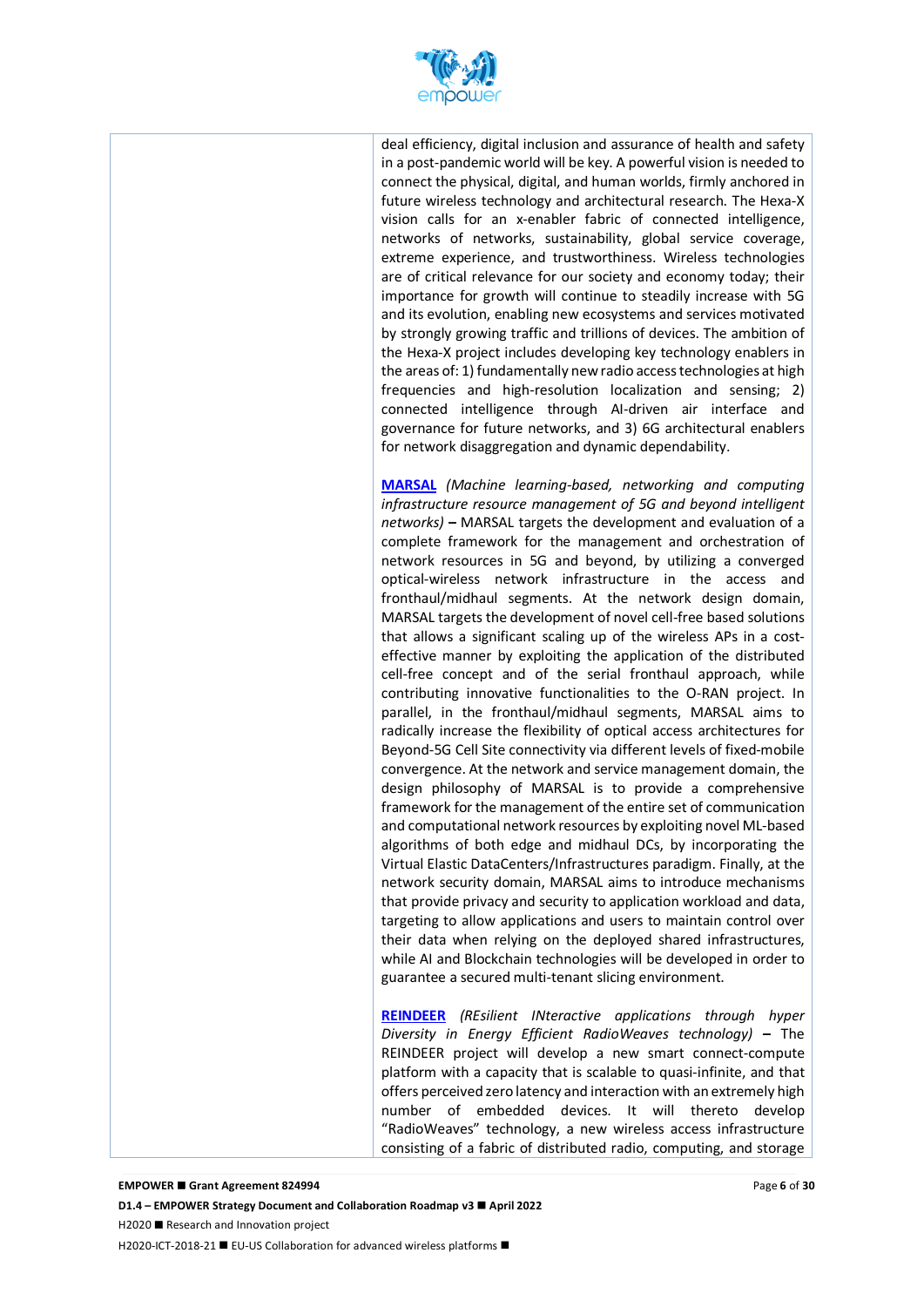

resources. RadioWeaves can be deployed as panels mounted on walls and ceilings. It brings a large number of antennas and intelligence close to devices offering consistently excellent service at minimal transmit power and making very efficient usage of network bandwidth and energy. Technologically, RadioWeaves advance the ideas of large-scale intelligent surfaces and cell-free wireless access, two theoretical concepts that bear great promise to offer capabilities far beyond 5G networks. We will characterize channels based on measurements and develop distributed platform architectures to realize the great potential in actual deployments. We will develop protocols and algorithms to establish novel resilient interactive applications that require 'real-time' and 'real-space' cooperation, for future robotized industrial environments, immersive entertainment, and intuitive care, we will co-design focusing algorithms and protocols for enhanced interaction with many energy-neutral devices. REINDEER will provide experimental proof-of-concept in versatile testbeds. The project runs for 42 months and receives funding from the European Union under grant agreement number 101013425.

**RISE-6G** *(Reconfigurable Intelligent Sustainable Environments for 6G Wireless Networks*) **–** The RISE-6G vision capitalises on the latest advances on Reconfigurable Intelligent Surfaces (RIS) technology for radio wave propagation control, in order to substantially improve them and, to conceive and implement intelligent, sustainable and dynamically programmable wireless environments that go well beyond the 5G capabilities developed under 3G PPP release 16. To this end, RISE-6G objectives are to (i) define novel network architectures and operation strategies incorporating multiple RISs; (ii) characterise its fundamental limits capitalizing on our proposed realistic and validated radio wave propagation models; (iii) design solutions to enable online trade between high-capacity connectivity, Energy Efficiency, EMF exposure, and localisation accuracy based on dynamically programmable wireless propagation environments, while accommodating specific legislation and regulation requirements on spectrum use, data protection, and EMF emission; and (iv) prototype-benchmark proposed innovation via two complementary trials with verticals. RISE-6G project is poised to actively participate in standardisation bodies and bring its technically advanced vision into the planned industrial exploitation. This will secure the European technology leadership, supporting the creation of new European-conceived service and business opportunities in the B5G/6G global race.

**TeraFlow** *(Secured autonomic traffic management for a Tera of SDN flows)* **–** TeraFlow will create a new type of secure cloud-native SDN controller that will radically advance the state-of-the-art in beyond 5G networks. This new SDN controller shall be able to integrate with the current NFV and MEC frameworks as well as to provide revolutionary features for both flow management (service layer) and optical/microwave network equipment integration (infrastructure layer), while incorporating security using Machine Learning (ML) and forensic evidence for multi-tenancy based on Distributed Ledgers. The target pool of stakeholders expands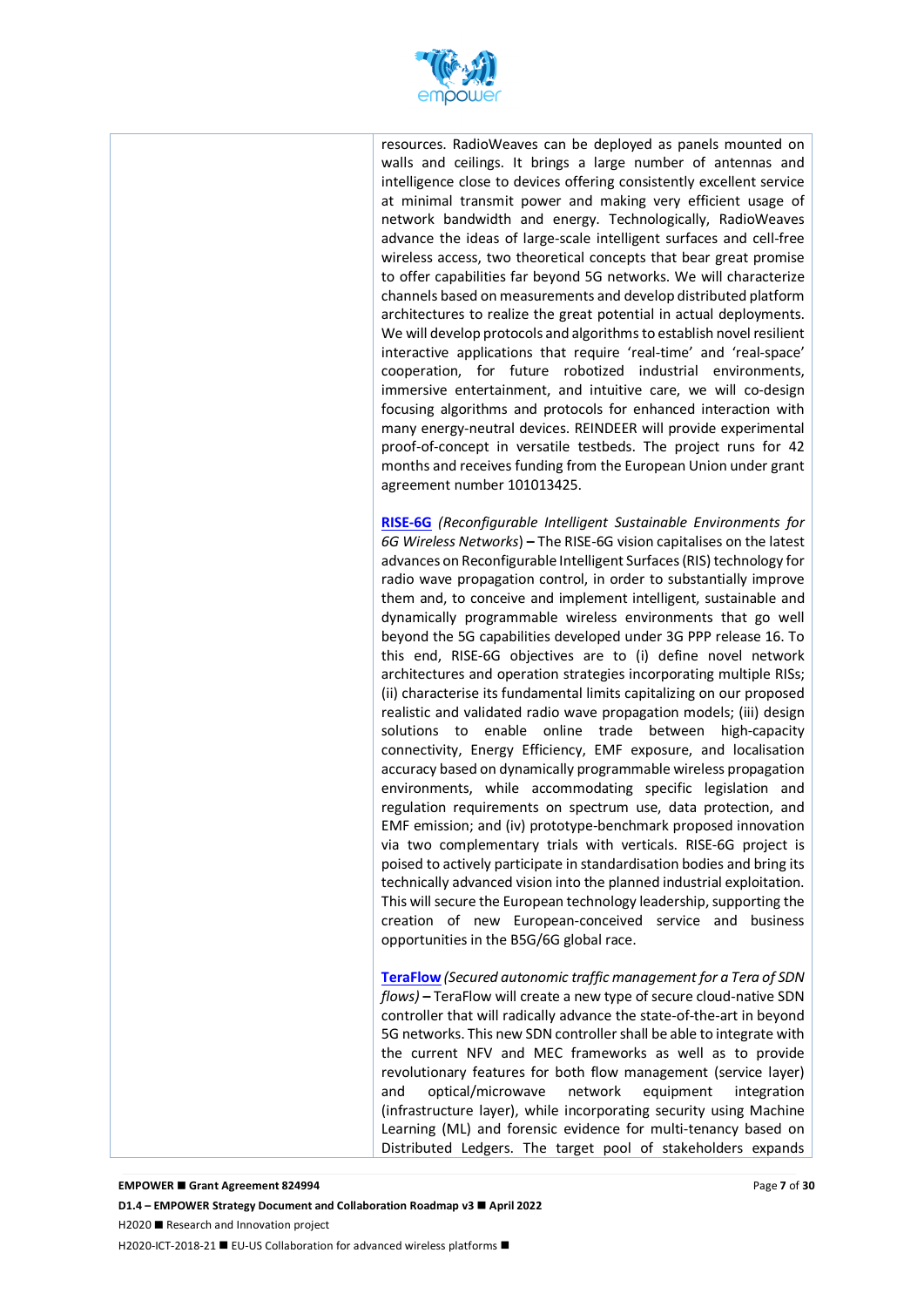

beyond the traditional telecom operators towards edge and hyperscale cloud providers. These actors will be benefited from TeraFlow by a) exploiting a new type of secure SDN controller based on cloud-native solutions while, b) achieving substantial business agility with novel and highly dynamic network services with zerotouch automation features.

#### **5G PPP PHASE 3, PART 1: INFRASTRUCTURE PROJECTS**

#### *ICT-19-2019 - Advanced 5G validation trials across multiple vertical industries*

**5G-SMART –** 5G-SMART is foreseen as key enabler for the future manufacturing ecosystem termed Industry 4.0. 5G-SMART unlocks the value of 5G for smart manufacturing through demonstrating, validating and evaluating its potential in real manufacturing environments. 5G-SMART trials will test the most advanced 5G integrated manufacturing applications such as digital twins, industrial robotics and machine vision based remote operations by bringing first ever 5G deployment in manufacturing setup. https://cordis.europa.eu/project/rcn/223885/factsheet/en

**5G-TOURS –** The fundamental feature of the 5G-TOURS concept is the dynamic use of the network to seamlessly provide different types of services adapted to the specific needs of individual use cases. 5G-TOURS will enable different capabilities such as network slicing, virtualisation, orchestration or broadcasting as well as additional features developed by the project to bring more flexibility and improved performance. The ambition is to fully demonstrate pre-commercial 5G technologies at a large scale, showing the ability of the 5G network to meet extreme and conflicting KPIs while supporting very diverse requirements on the same infrastructure.

https://cordis.europa.eu/project/rcn/223874/factsheet/en

**5GROWTH –** The vision of the 5Growth project is to empower verticals industries such as Industry 4.0, Transportation, and Energy with an AI-driven Automated and Sharable 5G End-to-End Solution that will allow these industries to achieve simultaneously their respective key performance targets. Towards this vision, 5Growth will automate the process for supporting diverse industry verticals through (i) a vertical portal in charge of interfacing verticals with the 5G End-to-End platforms, receiving their service requests and building the respective network slices on top, (ii) closed-loop automation and SLA control for vertical services lifecycle management and (iii) AI-driven end-to-end network solutions to jointly optimize Access, Transport, Core and Cloud, Edge and Fog resources, across multiple technologies and domains.

https://cordis.europa.eu/project/rcn/223873/factsheet/en

**5G-SOLUTIONS** is a 5G-PPP project supporting the EC's 5G policy by implementing the last phase of the 5G cPPP roadmap. It aims to prove and validate that 5G provides prominent industry verticals with ubiquitous access to a wide range of forward-looking services with orders of magnitude of improvement over 4G, thus bringing the 5G vision closer to realisation. This will be achieved through conducting advanced field-trials of innovative use cases, directly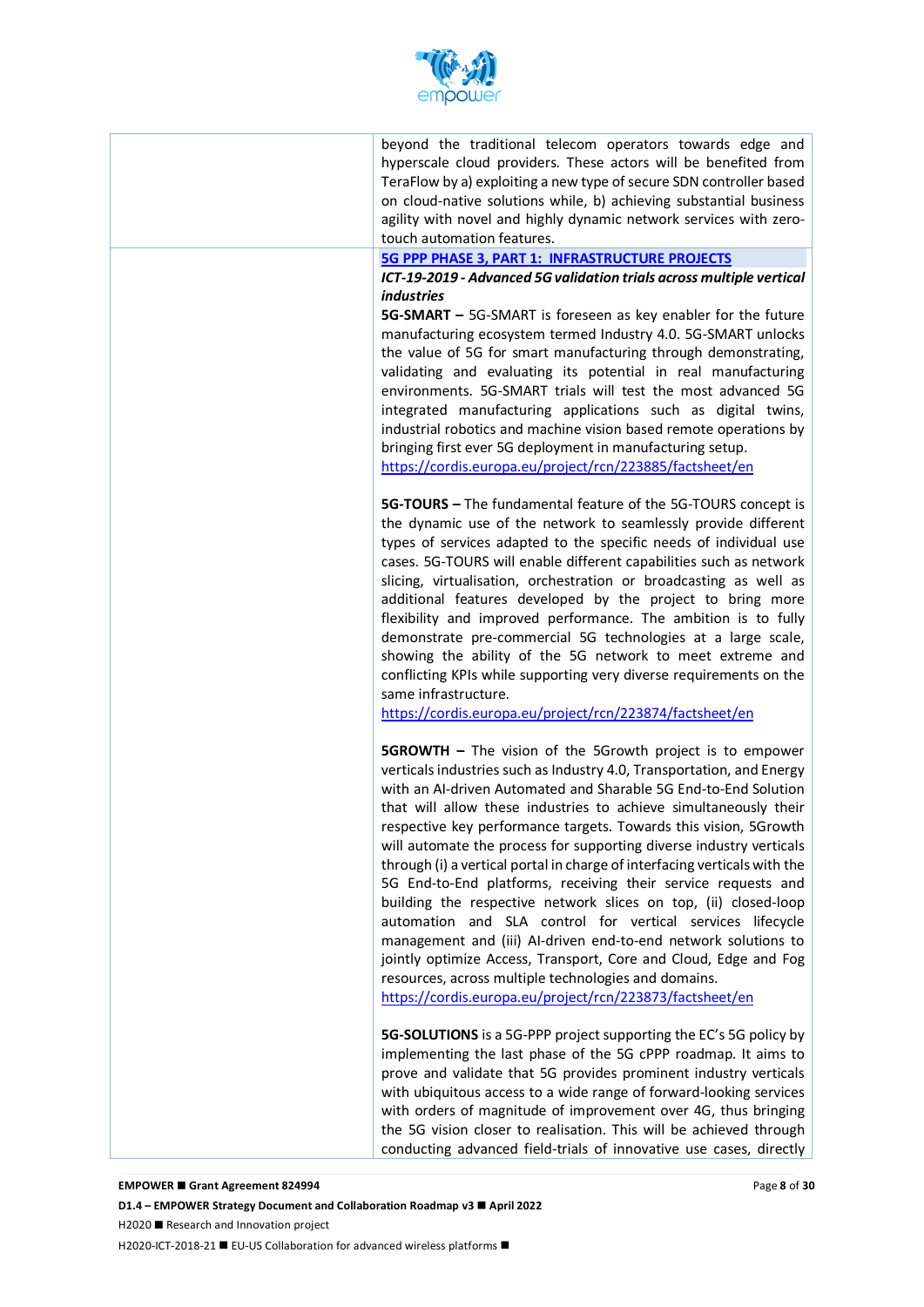

involving end-users across five significant industry vertical domains: Factories of the Future, Smart Energy, Smart Cities, Smart Ports, Media & Entertainment. In particular, 5G-SOLUTIONS will provide: (a) validation of more than 140 KPIs for 20 innovative and heterogeneous use cases that require 5G performance capabilities and that are expected to have a high future commercialisation potential. These use cases will be field trialled separately as well as concurrently with real end-user actors through ICT-17's 5G-EVE and 5G-VINNI facilities.

https://cordis.europa.eu/project/rcn/223669/factsheet/en

**5G!Drones** aim is to trial several UAV use-cases covering eMBB, URLLC, and mMTC 5G services, and to validate 5G KPIs for supporting such challenging use-cases. The project will drive the UAV verticals and 5G networks to a win-win position, on one hand by showing that 5G is able to guarantee UAV vertical KPIs, and on the other hand by demonstrating that 5G can support challenging use-cases that put pressure on network resources, such as lowlatency and reliable communication, massive number of connections and high bandwidth requirements, simultaneously. 5G!Drones will build on top of the 5G facilities provided by the ICT-17 projects and a number of support sites, while identifying and developing the missing components to trial UAV use-cases. https://cordis.europa.eu/project/rcn/223672/factsheet/en

**5G-HEART** (validation trials) will focus on these vital vertical usecases of healthcare, transport and aquaculture. In the health area, 5G-HEART will validate pillcams for automatic detection in screening of colon cancer and vital-sign patches with advanced geolocalization as well as 5G AR/VR paramedic services. In the transport area, 5G-HEART will validate autonomous/assisted/remote driving and vehicle data services. Regarding food, focus will be on 5G-based transformation of aquaculture sector (worldwide importance for Norway, Greece, Ireland).

https://cordis.europa.eu/project/rcn/223673/factsheet/en

**Full5G** project will assess the achievements of the 5G PPP and impact these results have had on the evolution of 5G in Europe over the period of life of the 5G PPP. This work will also look to the future and consider what additional actions are necessary to maintain the European momentum and leadership in 5G and facilitate the uptake of 5G by the European vertical sectors.

https://cordis.europa.eu/project/rcn/223010/factsheet/en

**5G-VICTORI** will conduct large scale trials for advanced vertical use case verification focusing on Transportation, Energy, Media and Factories of the Future and cross-vertical use cases. It leverages 5G network technologies developed in 5G-PPP Phase-1 and Phase-2 projects 5G-XHaul and 5G-PICTURE and exploits extensively existing facilities interconnecting main sites of all ICT-17 infrastructures i.e. 5G-VINNI, 5GENESIS and 5G-EVE and the 5G UK test-bed in a Pan-European Infrastructure.

https://cordis.europa.eu/project/rcn/223637/factsheet/en *ICT-23-2019 - EU-Taiwan 5G collaboration*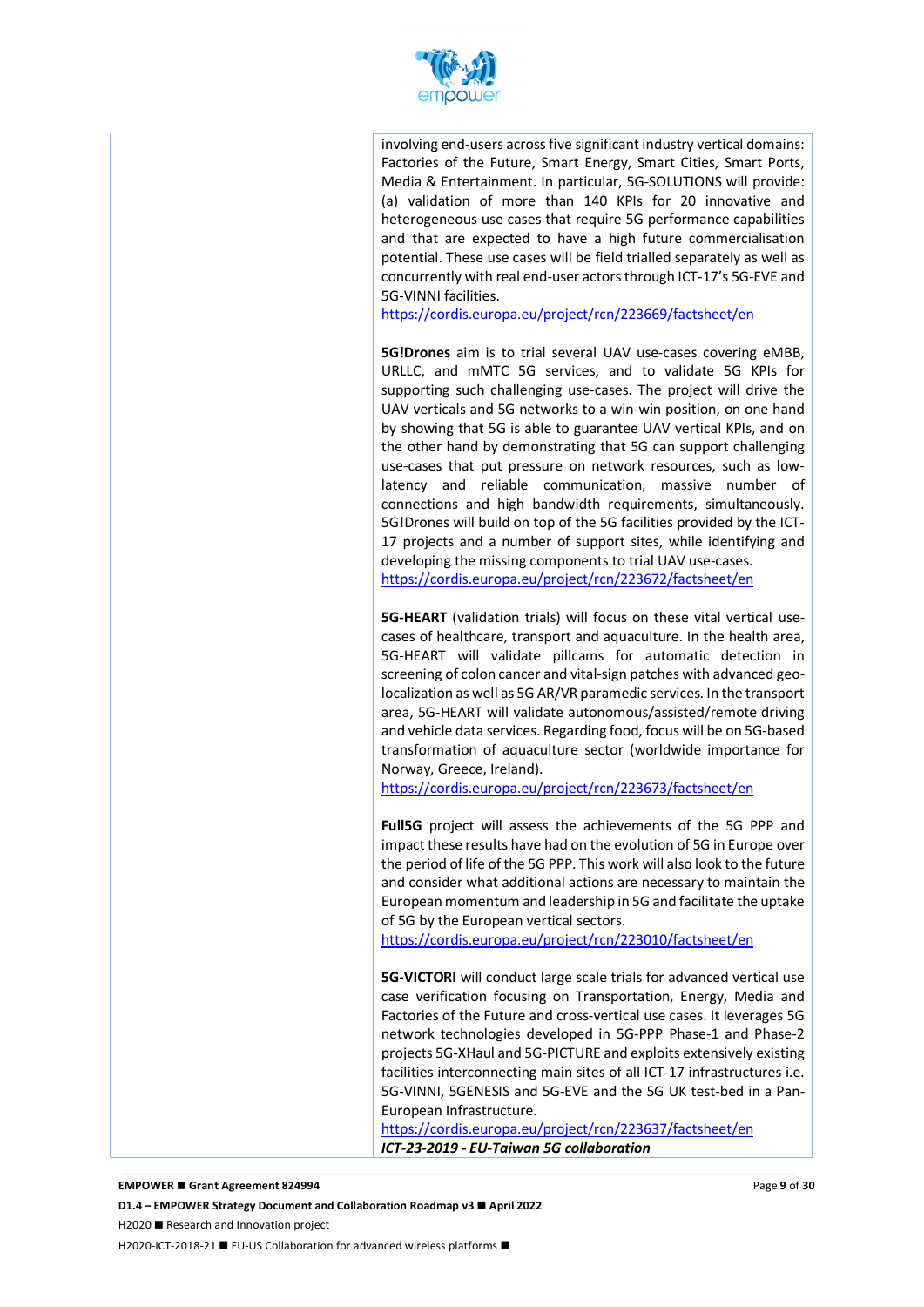

**5G CONNI** Building on the premise of Private 5G Networks, the 5G CONNI project aims at providing an integrated end-to-end 5G test and demonstration network for industrial applications, leveraging current results from standardization and related research projects. Major contributions of the project consist in the definition of new Private 5G Network architectures and operator models, measurements and tools for application specific network planning, tuning and monitoring and the development of innovative new technologies and enabling components in the context of URLLC radio communication, mobile edge computing, core network design and joint optimization of these components. The project will set up two interconnected industrial trial sites in manufacturing facilities in both, Europe and Taiwan.

https://cordis.europa.eu/project/rcn/224157/factsheet/en

**5G-DIVE** targets end-to-end 5G trials aimed at proving the technical merits and business value proposition of 5G technologies in two vertical pilots, namely (i) Industry 4.0 and (ii) Autonomous Drone Scout. These trials will put in action a bespoke end-to-end 5G design tailored to the requirements of the applications targeted in each vertical pilot, such as digital twinning and drone fleet navigation applications. 5G-DIVE's bespoke design is built around two main pillars, namely (1) end-to-end 5G connectivity including 5G New Radio, Crosshaul transport and 5G Core, and (2) distributed edge and fog computing integrating intelligence located closely to the user.

https://cordis.europa.eu/project/rcn/224158/factsheet/en

#### *ICT 08-2017 5G PPP Convergent Technologies.*

**5G-CITY.** Teaser: Delivering on the 5G promise of increased data rates, and ubiquitous coverages, poses stringent requirements on traditional vertically integrated operators. In particular, telecom operators are expected to massively roll out Small Cells, which requires finding appropriate urban spaces with both backhaul and energy availability. Network sharing becomes essential to unlock those commercial massive deployments. The open access model, or neutral host, will come to play a key role on the deployment of 5G networks, especially in urban scenarios where very dense Small Cell deployments are required.

https://cordis.europa.eu/project/rcn/211066/factsheet/en

**5-MEDIA** (Programmable edge-to-cloud virtualization fabric for the 5G Media industry). Teaser: The focus of 5G PPP H2020 remarkable research so far has been largely on the required advances in network architectures, technologies and infrastructures. Less attention has been put on the applications and services that will make use of and exploit advanced 5G network capabilities. 5G-MEDIA aims at innovating media-related applications by investigating how these applications and the underlying 5G network should be coupled and interwork to the benefit of both.

https://cordis.europa.eu/project/rcn/211076/factsheet/en

**5G MATILDA** (A Holistic, innovative framework for the design, development and orchestration of 5G-ready applications and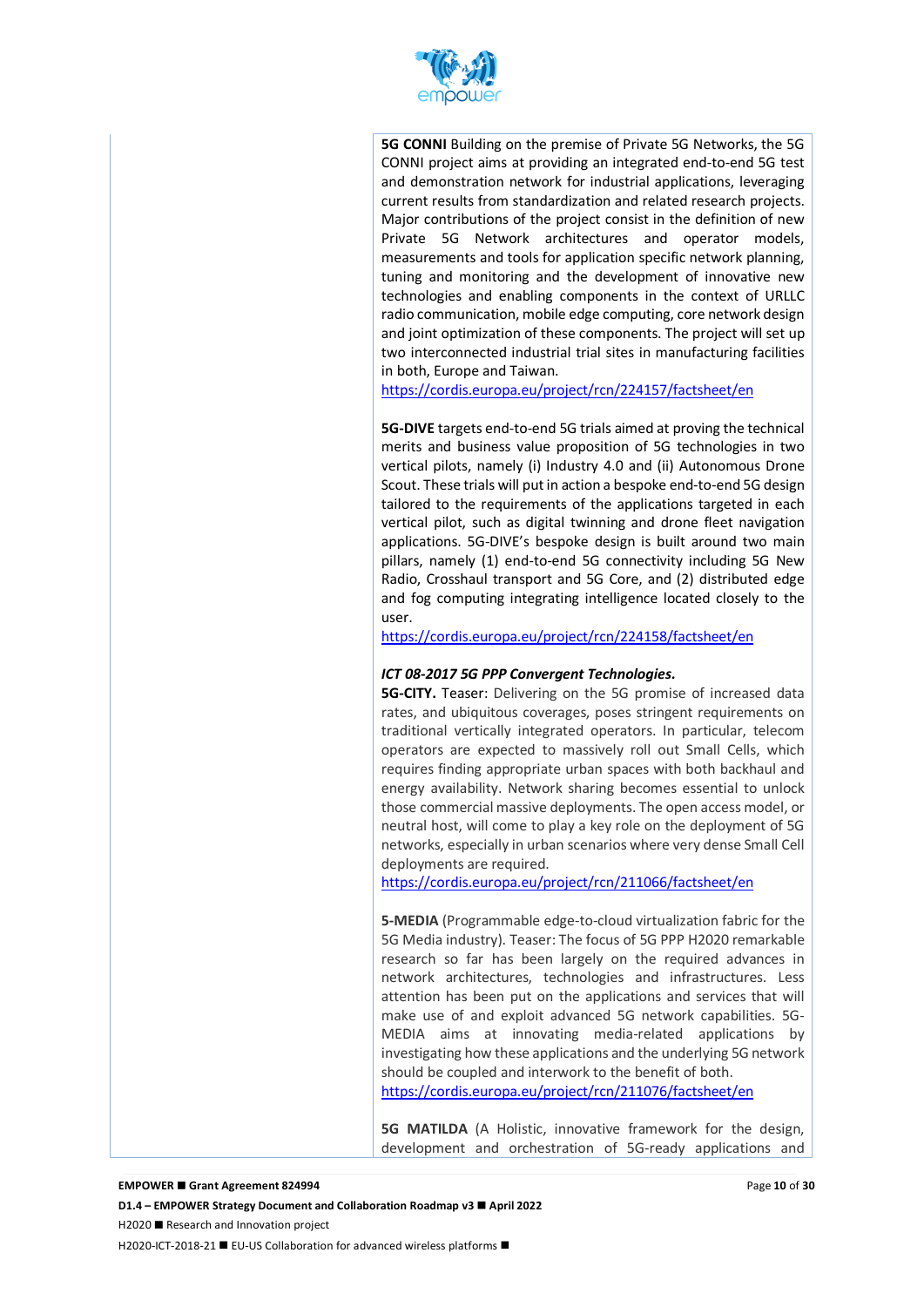

network services over sliced programmable infrastructure). Teaser: The vision of MATILDA is to design and implement a holistic 5G endto-end services operational framework tackling the lifecycle of design, development and orchestration of 5G-ready applications and 5G network services over programmable infrastructure, following a unified programmability model and a set of control abstractions. It aims to devise and realize a radical shift in the development of software for 5G-ready applications as well as virtual and physical network functions and network services, through the adoption of a unified programmability model, the definition of proper abstractions and the creation of an open development environment that may be used by application as well as network functions developers. Intelligent and unified orchestration mechanisms will be applied for the automated placement of the 5Gready applications and the creation and maintenance of the required network slices.

https://cordis.europa.eu/project/rcn/211083/factsheet/en

*ICT 09-2017 Network research beyond 5G.* This topic is relevant because of the challenge it was proposed in the work-program, **"**The challenge is to support European scientific excellence notably in the DSP domain, and to bring the most promising long-term research coming from the labs closer to fruition."

#### *Research projects*

**TERAPOD** (Terahertz based Ultra High Bandwidth Wireless Access Networks). Teaser: The saturation of wireless spectrum access is leading to innovations in areas such as spectrum resource usage. It is widely thought however that the low hanging fruits of innovation for wireless communication are all but exploited with only marginal gains possible. For a real step change towards the coveted 1Tbps wireless transmission, new areas of the spectrum must be utilized. https://cordis.europa.eu/project/rcn/211071/factsheet/en

**DREAM** (D-Band Radio solution Enabling up to 100 Gdps reconfigurable Approach for Meshed beyond 5G networks). Teaser: Nowadays there is a shared vision among industry, operators and academy that beyond 5G wireless networks will have to provide wideband wireless access and ubiquitous computing anywhere and at any time.

https://cordis.europa.eu/project/rcn/211059/factsheet/en

**ULTRAWAVE** (Ultra capacity wireless layer beyond 100 GHz based on millimeter wave Traveling Wave Tubes). Teaser: For the first time, smartphones and tablets data usage exceeds desktops. This is a wakeup call for manufacturers and operators to provide users with ubiquitous, high speed and high quality wireless coverage. https://cordis.europa.eu/project/rcn/211094/factsheet/en

**TERRANOVA** (Terabit/s Wireless Connectivity by TeraHertz innovative technologies to deliver Optical Network Quality of Experience in Systems beyond 5G). Teaser: To provide reliable connectivity of extremely high data rates in the Tbit/s regime and almost 'zero-latency' in networks beyond 5G, TERRANOVA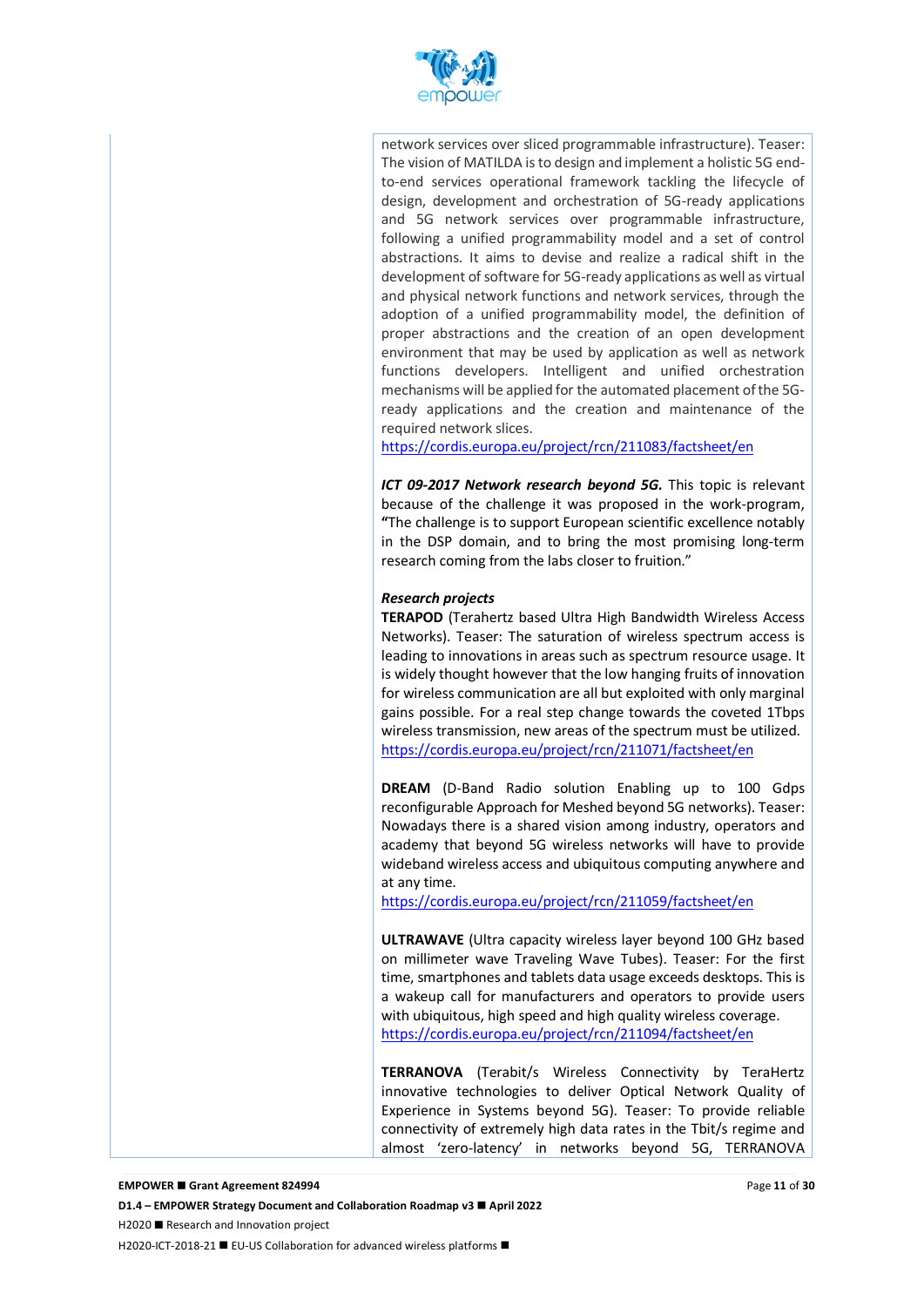

proposes to extend the fiber-optic systems Quality of Experience and performance reliability to wireless. https://cordis.europa.eu/project/rcn/211078/factsheet/en

**WORTECS** (Wireless Optical/Radio TErabit Communications). Teaser: The first 5G release standard in 3GPP will be available by June 2018 with pre-commercial deployment in Korea soon after. Whilst 5G will meet current demand, the exponential rise in demand for wireless connectivity will ultimately require Tbps connectivity in indoor spaces.

https://cordis.europa.eu/project/rcn/211056/factsheet/en

**EPIC** (Enabling Practical Wireless Tb/s Communications with Next Generation Channel Coding). Teaser: EPIC aims to develop a new generation of Forward-Error-Correction (FEC) codes to enable practical wireless Tb/s link technology—corresponding to a 10x– 100x throughput improvement over the SoA.

https://cordis.europa.eu/project/rcn/211052/factsheet/en

**NGPaaS** (Next Generation Platform as a Service). Teaser: Cloud innovations have had a major impact on the IT industry but not yet on networks. The danger is that 5G will be a niche industry providing basic connectivity for the cloud applications and services boom. The NGPaaS project envisages 5G as: a build-to-order platform, with components, features and performance tailored to a particular use case; developed through a "Dev-for-Operations" model that extends the IT industry's DevOps approach to support a multi-sided platform between operators, vendors and verticals; and with revised Operational and Business Support Systems (OSS/BSS) to reflect the new parameters and highly dynamic environment. NGPaaS can enable 5G to become central to a cooperative future with cloud developers, by removing the technological silos between the telco and IT industries.

https://cordis.europa.eu/project/rcn/211070/factsheet/en

#### *ICT 17 2018: 5G End-to-End Facility*

"The challenges consist in providing an end-to-end facility that can i) demonstrate that the key 5G PPP network KPIs can be met; ii) be validated and accessed and used by vertical industries to set up research trials of innovative use cases to further validate core 5G KPIs in the context of concurrent usages by multiple users."

#### *Research projects*

**5G-VINNI** (5G Verticals Innovation Infrastructure) **–** 5G-VINNI will accelerate the uptake of 5G in Europe by providing an end-to-end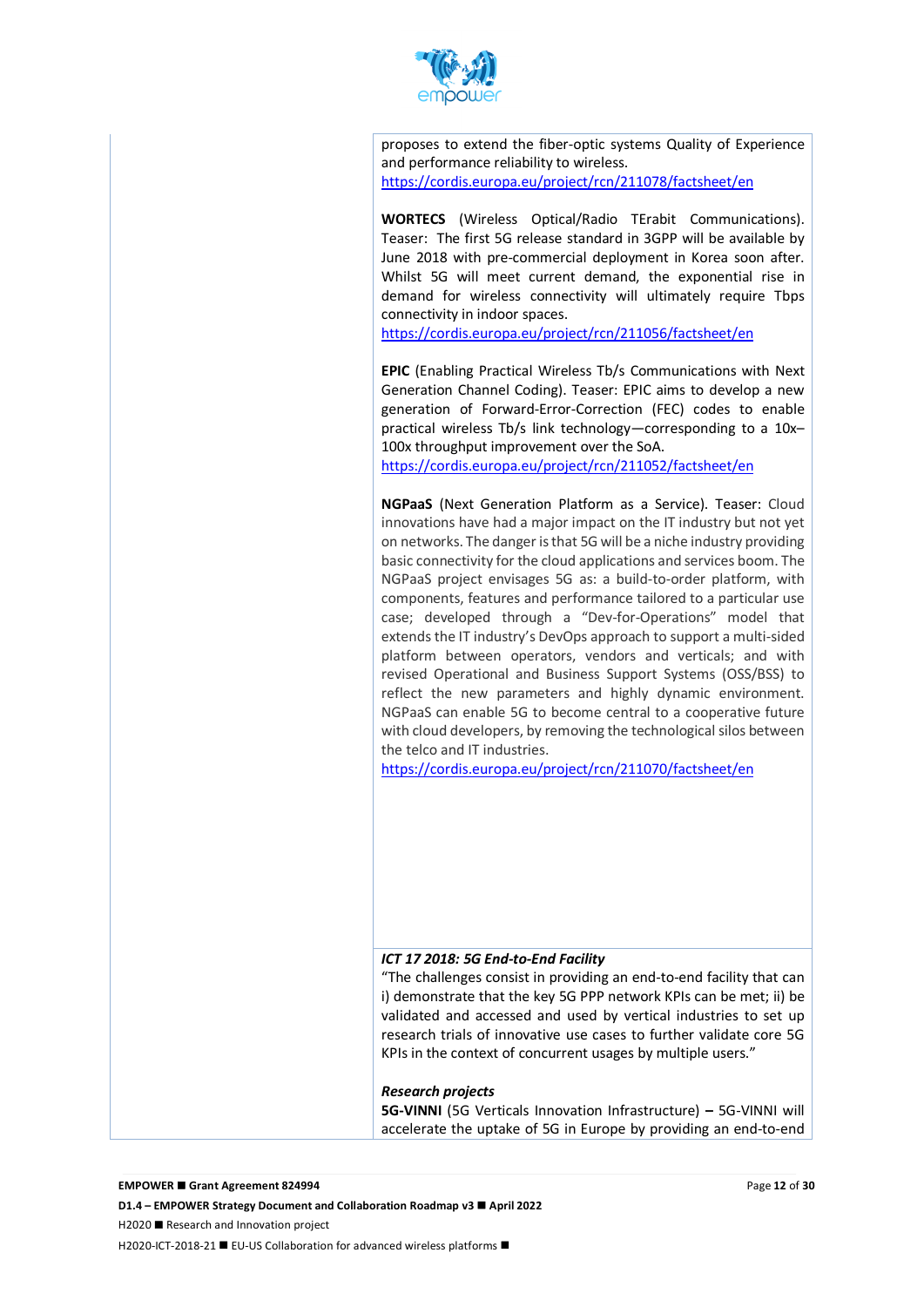

(E2E) facility that validates the performance of new 5G technologies by operating trials of advanced vertical sector services. https://cordis.europa.eu/project/rcn/218529/factsheet/en

**5GENESIS** (5<sup>th</sup> Generation End-to-end Network, Experimentation, System Integration, and Showcasing) **–** In the global race towards 5G, the establishment and implementation of the 5G-PPP programme in the EU has significantly strengthened the position of Europe, promoting both technological excellence and industrial leadership.

https://cordis.europa.eu/project/rcn/218507/factsheet/en

**5G-EVE** (5G European Validation platform for Extensive trials) **–** 5G-EVE supports this fundamental transition by offering to vertical industries and to all 5GPPP Phase3 projects facilities to validate their network KPIs and their services. Important representatives of these vertical industries are directly involved as partners of 5G-EVE exactly to influence the design of the end-to-end 5G services.

https://cordis.europa.eu/project/rcn/217999/factsheet/en

*ICT 18-2018: 5G for cooperative, connected and automated mobility (CCAM).* The challenge we considered interesting to focus on work-package is the following, "Validation of 5G in a broad CCAM context is realised through cross border trials along 5G corridors covering significant portions of roads and including the core technological innovation expected from 5G such as (but not limited to) New Radio new frequency bands[[35 Ghz band is the target option for V2N applications though other bands may be considered]] C-RAN Mobile Edge Computing network virtualisation new network architecture cross domains data flows."

#### *Research projects*

**5G-CARMEN** (5G for Connected and Automated Road Mobility in the European UnioN) **–** European mobility is drastically changing: growing urbanisation, environmental aspects, and safety are only a few of the key indicators pointing in this direction. Road infrastructures and vehicles are blending with the digital world, becoming always-connected, automated and intelligent, delivering optimal experience to passengers, and addressing societal goals. In this respect, the European Union pushes for large-scale collaborative cross-border validation activities on cooperative, connected and automated mobility.

https://cordis.europa.eu/project/rcn/219074/factsheet/en

**5G-MOBIX** (5G for cooperative & connected automated MOBility on X-border corridors) **–** 5G-MOBIX will first define the critical scenarios needing advanced connectivity provided by 5G, and the required features to enable those advanced CCAM use cases. The matching between the advanced CCAM use cases and the expected benefit of 5G will be tested during trials on 5G corridors in different EU countries as well as China and Korea.

https://cordis.europa.eu/project/rcn/219128/factsheet/en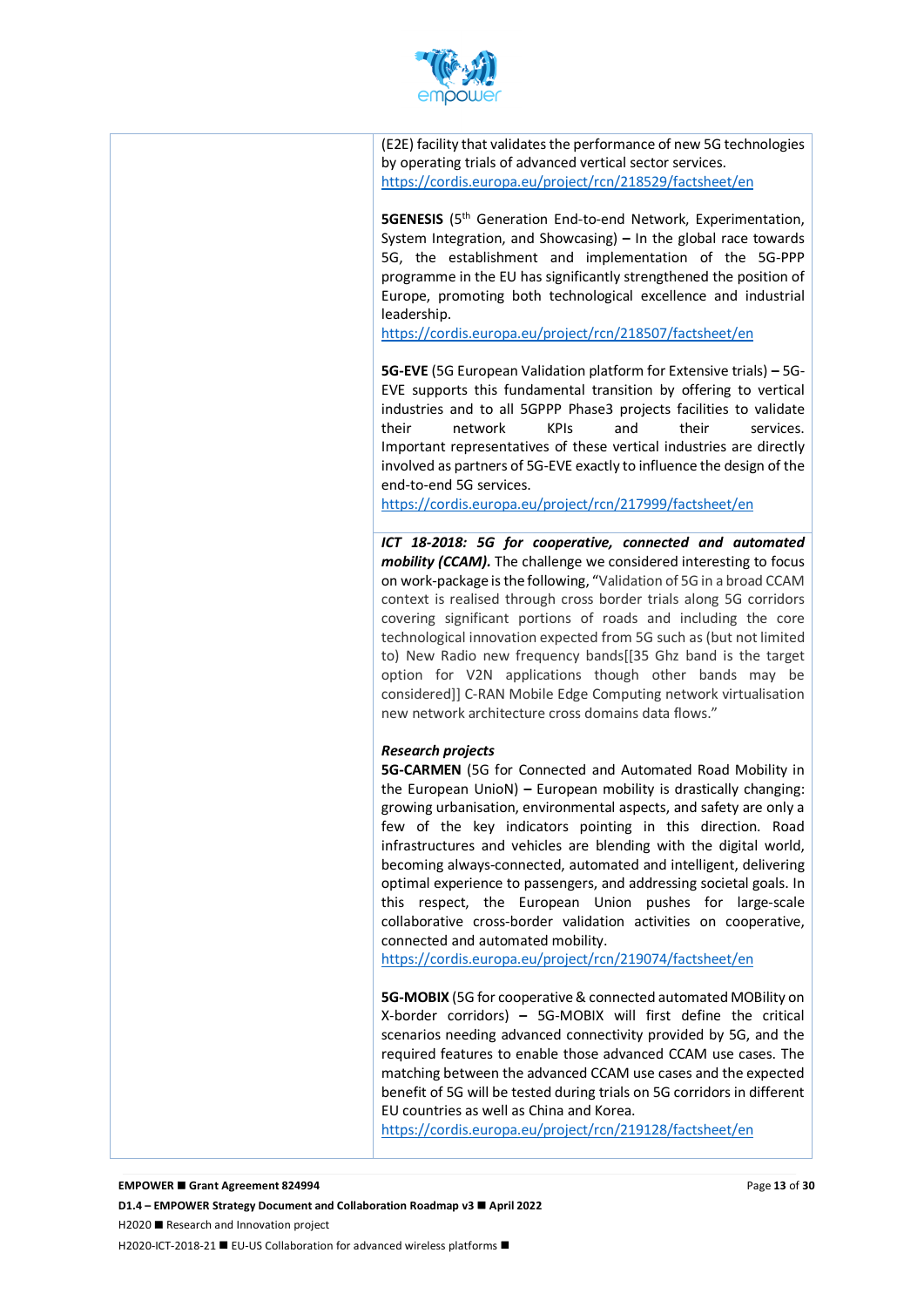

**5GCroCo** (Fifth Generation Cross-Border Control) **–** The possibility of providing connected, cooperative and autonomous mobility (CCAM) services along different countries when vehicles traverse various national borders has a huge innovative business potential. The situation is particularly challenging given the multi-country, multi-operator, multi-telco-vendor, and multi-vehicle-OEM scenario of any cross-border layout.

https://cordis.europa.eu/project/rcn/219082/factsheet/en

#### **5G PPP PHASE 2 PROJECTS1**

*ICT-07-2017- 5G PPP Research and validation of critical technologies and systems* "The vision is that in ten years from now, telecom and IT will be integrated in a common very high capacity and flexible 5G ubiquitous infrastructure, with seamless integration of heterogeneous wired and wireless capabilities."

#### *Research projects*

**5G ESSENCE** (Embedded Network Services for 5G Experiences) **–** 5G ESSENCE addresses the paradigms of Edge Cloud computing and Small Cell as a Service by fueling the drivers and removing the barriers in the Small Cell market, forecasted to grow at an impressive pace up to 2020 and beyond and to play a key-role in the 5G ecosystem.

https://cordis.europa.eu/project/rcn/211072/factsheet/en

**METRO-HAUL** (METRO High bandwidth, 5G Application-aware optical network, with edge storage, compUte and low Latency) **–** METRO-HAUL is a project proposal addressing the Horizon 2020 ICT-07 5G PPP call; it is an RIA, focusing on strand 2 (high-capacity elastic – optical networks) and strand 3 (software networks). The central topic is cost-efficient optical metro networks for 5G backhaul. https://cordis.europa.eu/project/rcn/211077/factsheet/en

**IoRL** (IoRL – Internet of Radio Light) **–** The Internet of Radio-Light (IoRL) project develops a safer, more secure, customizable and intelligent building network that reliably delivers increased throughput (greater than 10Gbps) from access points pervasively located within buildings.

https://cordis.europa.eu/project/rcn/211086/factsheet/en

**NRG-5** (Enabling Smart Energy as a Service via 5G Mobile Network advances) **–** Despite a number of software frameworks and reference architectures have made available for 5G enabling technologies, there is a clear gap to bridge towards 5G seamless application with a number of "vertical" sectors. Energy vertical represents undoubtedly one of the most significant "test cases" for 5G enabling technologies.

https://cordis.europa.eu/project/rcn/211088/factsheet/en

**5G-Xcast** (Broadcast and Multicast Communication Enablers for the Fifth-Generation of Wireless Systems) **–** 5G-Xcast will devise, assess and demonstrate large scale immersive media delivery by means of

1 https://5g-ppp.eu/wp-content/uploads/2017/11/5GPPP-brochure-phase2-final-web.pdf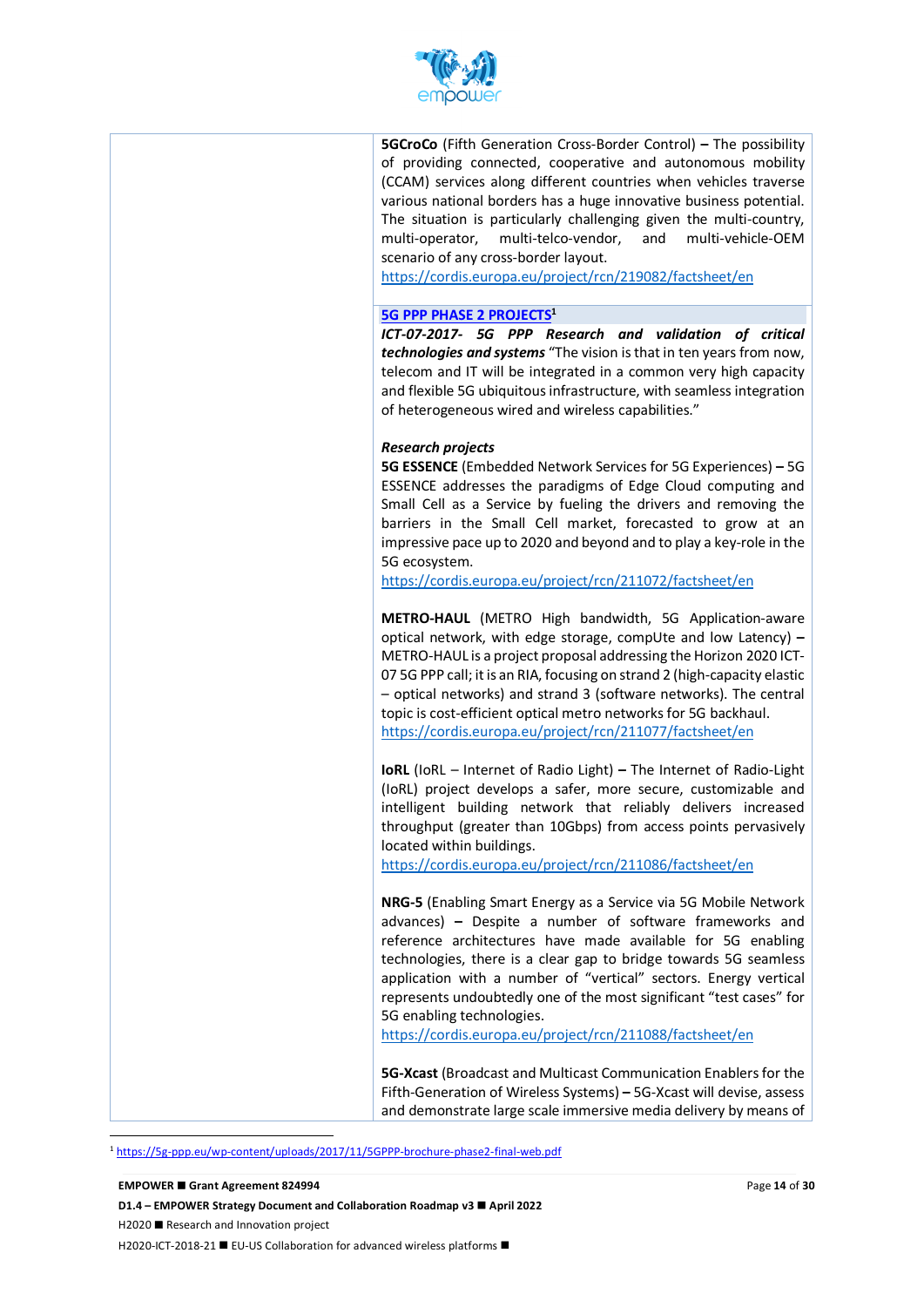

conceptually novel wireless technologies, contributing to the further definition of 5G and its standardization. https://cordis.europa.eu/project/rcn/211065/factsheet/en

**SLICENET** (End-to-End Cognitive Network Slicing and Slice Management Framework in Virtualised Multi-Domain, Multi-Tenant 5G Networks) **–** 5G network providers are keen to offer "networks as a service" where logical network slices are created and allocated to use cases flexibly and efficiently in a multi-operator environment. SliceNet will create and demonstrate the tools and mechanisms to achieve this ambition.

https://cordis.europa.eu/project/rcn/211081/factsheet/en

**To-Euro-5G** (Supporting the European 5G Initiative) **–** The To-Euro-5G project has a clear objective to support the activities of the European 5G Initiative as outlined in the 5G contractual Public Private Partnership (cPPP) during the second phase of the 5G-PPP from June 2017 to June 2019, with the intention of maximizing the return on this investment for Europe.

https://cordis.europa.eu/project/rcn/211057/factsheet/en

**ONE5G** (E2E-aware Optimizations and advancements for the Network Edge of 5G New Radio) **–** ONE5G commits to provide technical investigations and recommendations to evolve '5G' towards '5G advanced' as requested by the work program. Release 15 from 3GPP is about to set up a valuable initial specification for paving the way to reach the ultimate goals for 5G.

https://cordis.europa.eu/project/rcn/211055/factsheet/en

**SaT5G** (Satellite and Terrestrial Network for 5G) **–** The introduction and global roll out of eMBB service within 5G raises coverage and network dimensioning issues in underserved and unserved areas, especially in low ARPU regions of emerging markets, and on mobile platforms (e.g. vessels and aircraft).

https://cordis.europa.eu/project/rcn/211060/factsheet/en

**BlueSpace** (Building on the Use of Spatial Multiplexing 5G Networks Infrastructures and Showcasing Advanced technologies and Networking Capabilties) **–** The core concept of this project is exploiting the added value of Spatial Division Multiplexing (SDM) in the Radio Access Network (RAN) with efficient optical beamforming interface for the pragmatic Ka-band wireless transmission band. https://cordis.europa.eu/project/rcn/211090/factsheet/en

**5GCAR** (Fifth Generation Communication Automotive Research and Innovation) **–** There are two ongoing industrial trends, one in the mobile communications industry and one in the automotive industry, which are becoming interwoven and will jointly provide new capabilities and functionality for upcoming intelligent transport systems and future driving.

https://cordis.europa.eu/project/rcn/211068/factsheet/en

**5G–TRANSFORMER** (5G Mobile Transport Platform for Verticals) **–** The vision of the 5G-TRANSFORMER project is that Mobile

#### **EMPOWER ■ Grant Agreement 824994**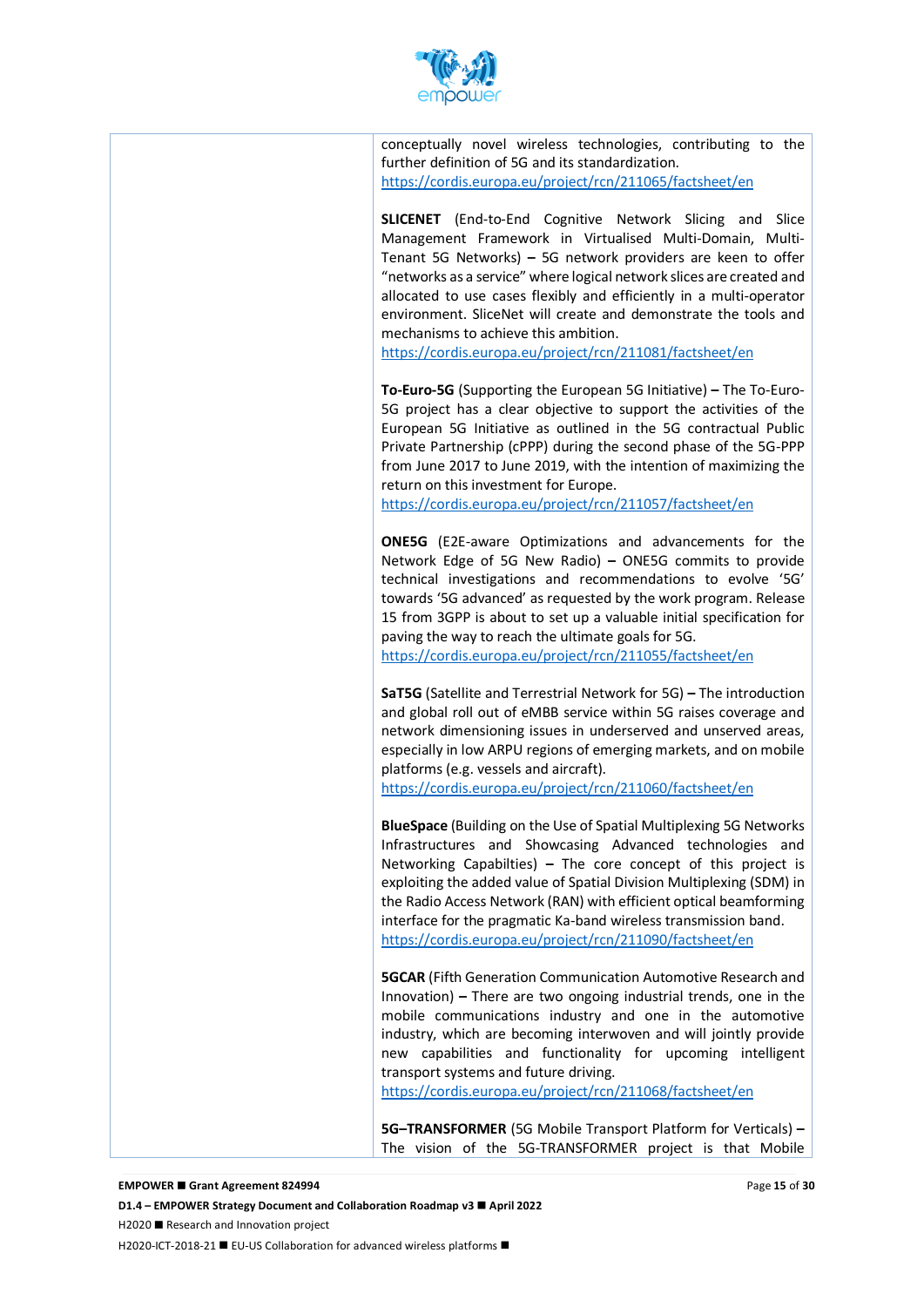

|                                                                                                                                                                                                                                                                                                                                                                                                                                                                                                                                                                                        | Transport Networks shall transform from today's rigid<br>interconnection solutions into an SDN/NFV-based 5G Mobile<br>Transport and Computing Platform (MTP) able of simultaneously<br>supporting an extremely diverse range of networking and<br>computing requirements to meet in particular the specific needs of<br>vertical industries.<br>https://cordis.europa.eu/project/rcn/211067/factsheet/en                                                                                                                                                                                                                                                                                                                                                                                                                                                                               |
|----------------------------------------------------------------------------------------------------------------------------------------------------------------------------------------------------------------------------------------------------------------------------------------------------------------------------------------------------------------------------------------------------------------------------------------------------------------------------------------------------------------------------------------------------------------------------------------|----------------------------------------------------------------------------------------------------------------------------------------------------------------------------------------------------------------------------------------------------------------------------------------------------------------------------------------------------------------------------------------------------------------------------------------------------------------------------------------------------------------------------------------------------------------------------------------------------------------------------------------------------------------------------------------------------------------------------------------------------------------------------------------------------------------------------------------------------------------------------------------|
|                                                                                                                                                                                                                                                                                                                                                                                                                                                                                                                                                                                        | 5G-MoNArch (Mobile Network Architecture for diverse services,<br>use cases, and applications in 5G and beyond) - Motivation: The<br>expected diversity of services and use cases in 5G requires a flexible,<br>adaptable, and programmable architecture. While the design of<br>such an architecture has been addressed by 5G-PPP Phase 1 at a<br>conceptual level, it must be brought into practice in Phase 2. To this<br>end, 5G-MoNArch will (i) evolve 5G-PPP Phase 1 concepts to a fully-<br>fledged architecture, (ii) develop prototype implementations and<br>(iii) apply these prototypes to representative use cases.<br>https://cordis.europa.eu/project/rcn/211061/factsheet/en                                                                                                                                                                                           |
|                                                                                                                                                                                                                                                                                                                                                                                                                                                                                                                                                                                        | <b>5G-PICTURE</b><br>(5G<br>Programmable Infrastructure Converging<br>disaggregated neTwork and compUte REsources) - The explosive<br>growth of mobile internet traffic introduces the need to transform<br>traditional closed, static and inelastic network infrastructures into<br>open, scalable and elastic ecosystems supporting new types of<br>connectivity, high mobility and new mission-critical services for<br>operators, vendors and vertical industries.<br>https://cordis.europa.eu/project/rcn/211091/factsheet/en                                                                                                                                                                                                                                                                                                                                                     |
| SLICES-RI aims at the creation of a<br>the<br>common<br>space<br>among<br>participating research infrastructures<br>to construct and operate an effective<br>and timely unified research Digital<br>Infrastructure that will lead European<br>research activities beyond. Leveraging<br>the legacy of the previous research<br>projects, SLICES-RI will adopt a new<br>architecture<br>reference<br>bring<br>and<br>advanced<br>functionalities<br>the<br>on<br>experimental based research. Having a<br>large-scale infrastructure based on<br>state-of-the-art<br>technologies<br>in | SLICES-DS (H2020 - INFRADEV-01-2019-2020) - The design,<br>deployment and operation of complex and continuously evolving<br>digital infrastructure is crucial to keeping our technologically<br>advancing society humming. This is why the research community<br>needs a test platform to address issues related to efficiency,<br>reliability, availability, range, end-to-end latency, security and<br>privacy. The EU-funded SLICES-DS will provide a Europe-wide test-<br>platform designed to support large-scale, experimental research. It<br>will provide advanced compute, storage and network components,<br>interconnected by dedicated high-speed links. Pushing forward, the<br>project's main goal is to strengthen the research excellence and<br>innovation capacity of European researchers and scientists in the<br>design and operation of digital infrastructures. |
| architectures and services will attract<br>researchers at all career stages and will<br>encourage partnerships in and across<br>different fields. Being able to run<br>experiments at every level of the<br>software stack over a variety of<br>hardware devices and clusters in a<br>reproducible and controlled way, will<br>allow researchers to develop and<br>experiment across the variety of DIs<br>topics. Moreover, SLICES-RI will impact<br>education, teaching and learning as                                                                                              | SLICES-SC (H2020 - INFRAIA-02-2020) - SLICES-SC, we aspire to<br>foster the community of researchers around SLICES-RI ecosystem,<br>create and strengthen necessary links with relevant industrial<br>stakeholders for the exploitation of the infrastructure, advance<br>existing methods for research reproducibility and experiment<br>repeatability, and design and deploy the necessary solutions for<br>providing SLICES-RI with an easy to access scheme for users from<br>different disciplines. A set of detailed research activities has been<br>designed to materialize these efforts in tools for providing<br>transnational (remote and physical) access to the facility, as well as<br>virtual access to the data produced over the facilities. The<br>respective networking activities of the project aspire in fostering the                                           |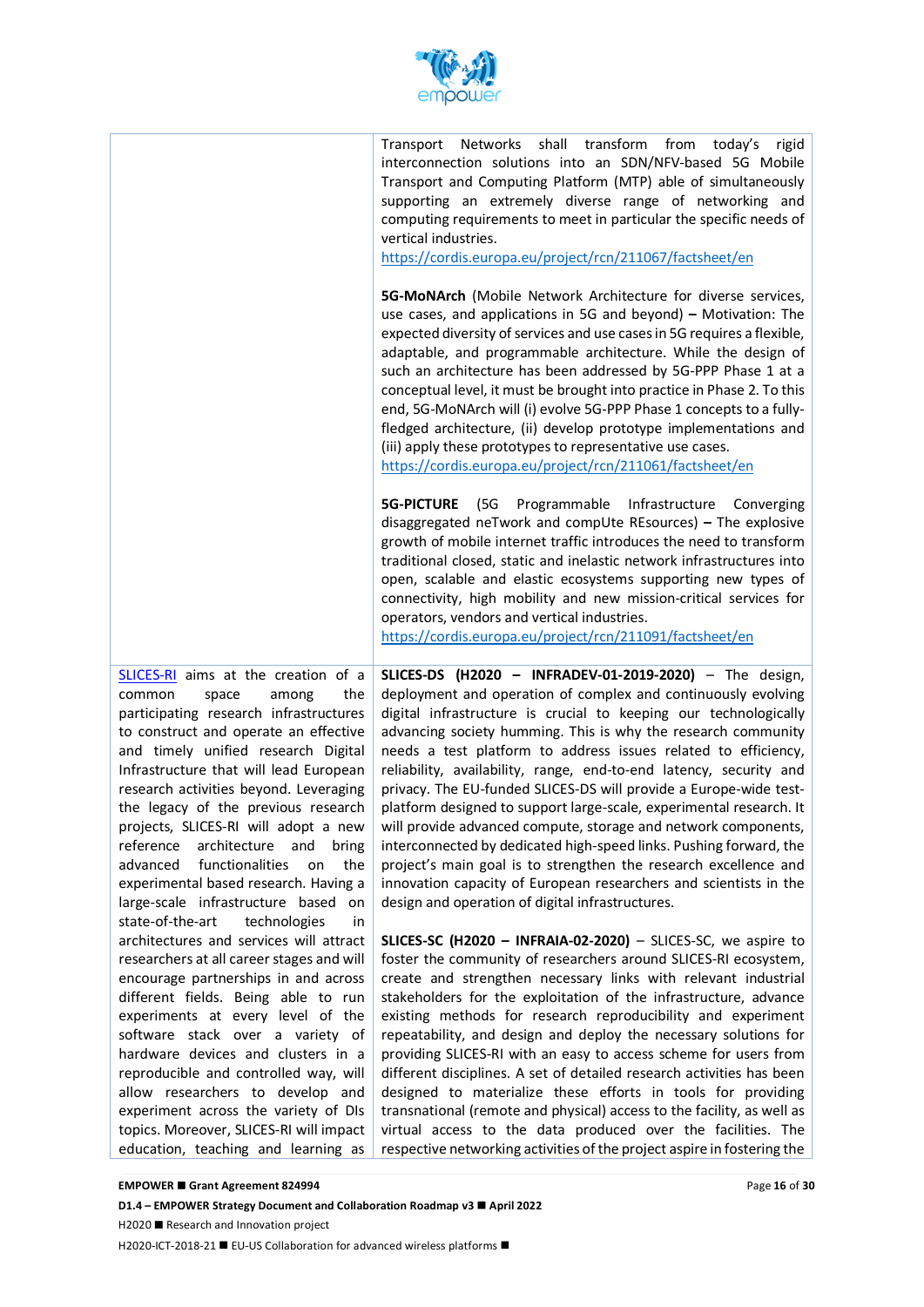

| community around these infrastructures, as well as open up to new<br>disciplines and industrial stakeholders.                                                                                                                                                                                                                                                                                                                                                                                                                                                                                                                                                                                                                                                                                                              |
|----------------------------------------------------------------------------------------------------------------------------------------------------------------------------------------------------------------------------------------------------------------------------------------------------------------------------------------------------------------------------------------------------------------------------------------------------------------------------------------------------------------------------------------------------------------------------------------------------------------------------------------------------------------------------------------------------------------------------------------------------------------------------------------------------------------------------|
| The SLICES community counts on 25 partners coming from 15<br>European countries. The consortium submitted an application to<br>the ESFRI 2021 roadmap, on September 2020. The results are<br>pending.                                                                                                                                                                                                                                                                                                                                                                                                                                                                                                                                                                                                                      |
| <b>COST IRACON</b> (Inclusive Radio Communications for 5G and Beyond)<br>defines technologies aimed to support Wireless connectivity at any<br>rates, for any communicating units, and in any type of scenarios.<br>Also aims to achieve scientific breakthroughs, by introducing novel<br>design and analysis methods for 5G, and beyond-5G, radio<br>communication networks. The Action was also training young<br>researchers in the field of inclusive radio communications, via<br>annual training schools and short-term missions. COST IRACON<br>started in 2016 and ended in 2020. http://www.iracon.org.                                                                                                                                                                                                          |
| <b>COST INTERACT</b> (Intelligence-Enabling Radio Communications for<br>Seamless Inclusive Interactions) defines technologies to enhance<br>the human experience of both, human-to-human and human-to-<br>machine, communications. The Action aims to achieve scientific<br>breakthroughs by introducing novel design and analysis methods<br>for making future radio communication networks intelligent,<br>meaning aware, adaptive and parsimonious, and contributing to the<br>creation of intelligent environments. The Action will create a<br>database on real-world scenarios, radio channels and signal data, to<br>feed machine learning tools used to implement many aspects of the<br>intelligent network and environments. COST INTERACT started in<br>2021 and will end in 2025. https://interactca20120.org/ |
| The beginning of 6GENESIS is planned with the next European<br>Framework Horizon Europe.                                                                                                                                                                                                                                                                                                                                                                                                                                                                                                                                                                                                                                                                                                                                   |
|                                                                                                                                                                                                                                                                                                                                                                                                                                                                                                                                                                                                                                                                                                                                                                                                                            |

**D1.4 − EMPOWER Strategy Document and Collaboration Roadmap v3 ■ April 2022** 

H2020 ■ Research and Innovation project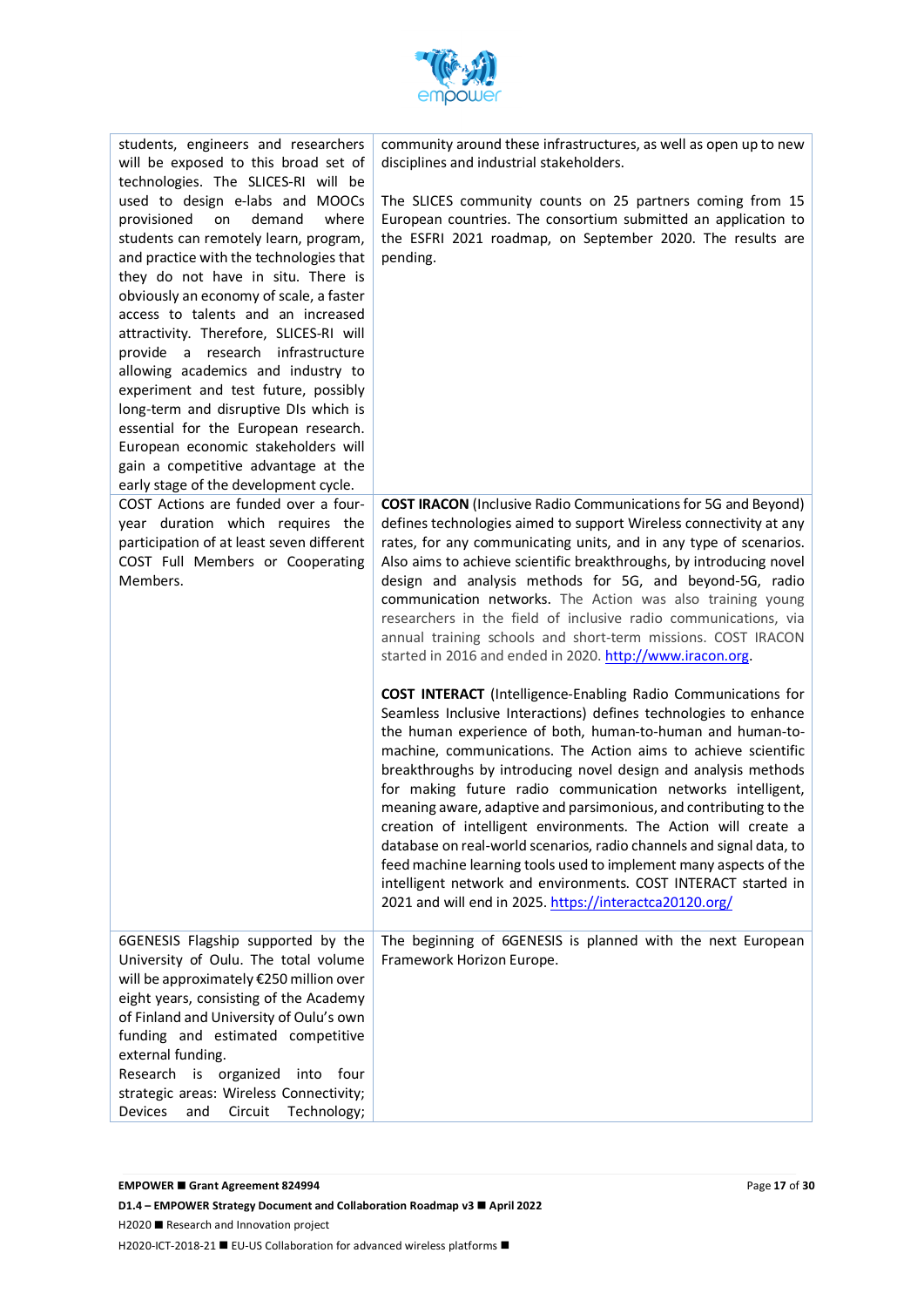

| Distributed Computing and Services                                              |                                                                     |
|---------------------------------------------------------------------------------|---------------------------------------------------------------------|
| and Applications.<br>FIWARE, The FIWARE Community is an                         | In Fiware website is published different events to promote          |
| independent Open Community whose                                                | collaboration between different organizations but there is no calls |
| members are committed to materialize                                            | or proposals allowed.                                               |
| the FIWARE mission, that is: "to build                                          | https://www.fiware.org                                              |
| an open sustainable ecosystem around                                            |                                                                     |
| royalty-free<br>public,<br>and                                                  |                                                                     |
| implementation-driven<br>software                                               |                                                                     |
| platform standards that will ease the                                           |                                                                     |
| of<br>development<br>Smart<br>new                                               |                                                                     |
| Applications in multiple sectors". The                                          |                                                                     |
| FIWARE Community is not only formed                                             |                                                                     |
| by contributors to the technology (the                                          |                                                                     |
| FIWARE platform) but also those who                                             |                                                                     |
| contribute in building the FIWARE                                               |                                                                     |
| ecosystem and making it sustainable                                             |                                                                     |
| over time.<br>Interest in North America; Discussions                            |                                                                     |
| are happening with USA in particular                                            |                                                                     |
| with US Ignite, and in Canada with a                                            |                                                                     |
| number of relevant organizations                                                |                                                                     |
| gathered by the University of Toronto,                                          |                                                                     |
| to investigate possible paths for                                               |                                                                     |
| cooperation and in particular for using                                         |                                                                     |
| FIWARE as one of the global platforms                                           |                                                                     |
| for Smart Cities worldwide.                                                     |                                                                     |
| TRANSATLANTIC ICT FORUM Project                                                 | In Transatlantic ICT Forum are published different events to        |
| co-funded by H2020 called "Discovery"                                           | promote collaboration between different organizations but there is  |
| Europe-North America Dialogues for                                              | no calls or proposals allowed.                                      |
| ICT Cooperation. It finished in 2017 but<br>the website is already active.      |                                                                     |
| The purpose was to create the                                                   |                                                                     |
| Transatlantic<br>ICT<br>Forum<br>as<br>a                                        |                                                                     |
| sustainable mechanism to support                                                |                                                                     |
| dialogues for EU-North<br>America                                               |                                                                     |
| cooperation in the field of ICT.                                                |                                                                     |
| Partners of the Project: Inmark Europa,                                         |                                                                     |
| Life Supporting Technologies (LST)-                                             |                                                                     |
| Universidad Politecnica de Madrid                                               |                                                                     |
| Waterford<br>(UPM),<br>Institute<br>of                                          |                                                                     |
| Technology-Telecommunications                                                   |                                                                     |
| Software<br>and<br>Systems<br>Group,                                            |                                                                     |
| NOrdforsk, Hewlett Packard Italiana srl,<br>Georgia Institute of Technology and |                                                                     |
| Emory University, European American                                             |                                                                     |
| Chamber of Commerce-New Jersey,                                                 |                                                                     |
| Inclusive Design Research Centre-                                               |                                                                     |
| Ontario College of Art and Design                                               |                                                                     |
| University (OCAD University), The                                               |                                                                     |
| Governing Council of the University of                                          |                                                                     |
| Toronto.                                                                        |                                                                     |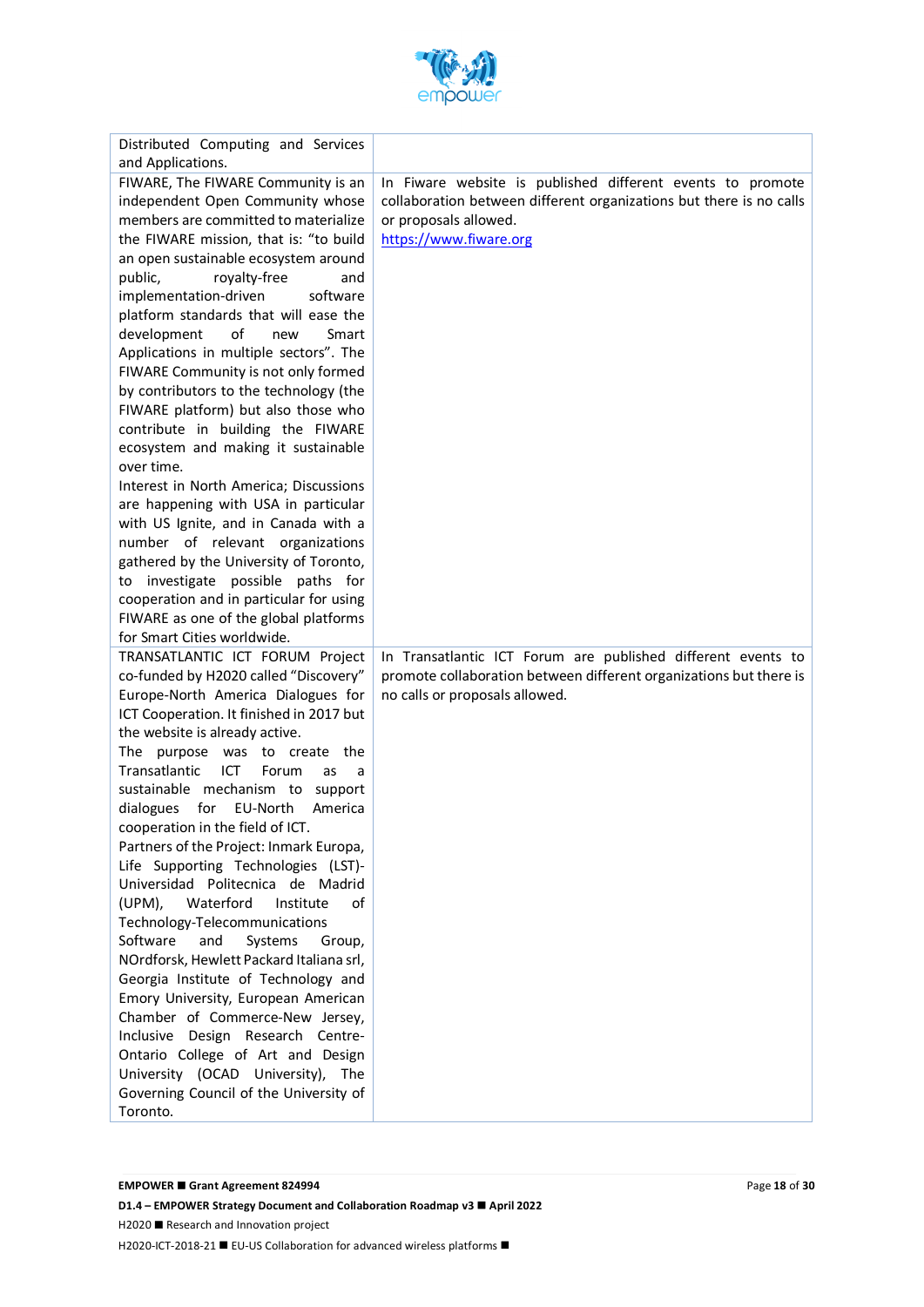

#### Website:

#### http://discoveryproject.eu/transatlant ic-ict-forum

FED4FIRE+ Is a project under the European Union's programme Horizon 2020, offering the largest federation worldwide of next generation internet (NGI) testbeds, which provide open accessible and reliable facilities supporting a wide variety of different research and innovation communities and initiatives.

It started in January 2017 and will run for 60 months, until the end of September 2021. The Fed4Fire+ project is the successor of the Fed4Fire project.

Fed4fire develops different testbed specialized in 5G, Big Data, Cloud, OpenFlow, IoT, Wired and Wireless

#### Testbed they are working on this moment are,

**CityLab**, is a smart cities FIRE testbed, operated by iMEC. It is intended for large-scale wireless networking experimentation at a city neighborhood level in the unlicensed spectrum. CityLab is located in the city center of Antwerp, Belgium.

**Exo Geni,** is a GENI testbed that links GENI to two advances in virtual infrastructure services outside of GENI: open cloud computing (OpenStack) and dynamic circuit fabrics. ExoGENI orchestrates a federation of independent cloud sites located across the US and rest of the world, of which UvA is one of them. ExoGENI is a widely distributed networked infrastructure-as-a-service (NIaaS) platform geared towards experimentation and computational tasks.

FIT (Future <Internet of Things: https://fit-equipex.fr/) enables experimentation across a broad range of subject, greatly reduces the cost and time required to design, establish and monitor an experiment, and through testing, the robustness of the solutions is increased. FIT's mission is to provide a large-scale experimentation environment through the federation of testbeds that are competitive at the worldwide level, allowing to incubate advanced experiments and to stimulate of a large base of users coming from the research world as well as industry. FIT offers large-scale stateof-the-art wireless, sensing and mobility infrastructures for any builder of tomorrow's systems and services, who wish to try out, test and validate his/her solution before implementing it in real-life. FIT platforms are located across France: in Paris, Lille, Strasbourg, Lyon, Grenoble and Sophia Antipolis. They offer easy access, a library of tools and online support for wireless and wireless sensor networks including robots. You can even plug your own devices in our testbeds and run your tests there as well.

**FuSeCo,** Future Seamless Communication Playground – located in Berlin – is a pioneering reference facility, integrating various state of the art wireless broadband networks. Two of its most important components are the OpenIMS Playground and the 3GPP Evolved Packet Core prototype platform. Both are discussed in the next slides.

**Grid'5000,** is a large-scale and versatile testbed for Cloud, HPC, Big Data, networking, and deep learning. It is composed of 8 sites (located in France and Luxembourg), and more of 800 servers than can be reserved at the bare metal level. The sites are connected together with a 10-Gbps dedicated backbone.

**OFELIA i2CAT** Island provides an open facility to test and validate experimental research aligned with Future Internet technologies, specifically Software Defined Networking (SDN) and virtualization. The infrastructure is virtualized in order to offer logical isolated substrates to enable simultaneous disruptive research experiments in productive environments without interfering to parallel research users; following an IaaS (Infrastructure as a Service) mode.

**IRIS,** the reconfigurable radio testbed at Trinity College Dublin provides virtualized radio hardware to support the experimental investigation of the interplay between radio capabilities and networks. Our facility pairs underlying flexible radio and

#### **EMPOWER ■ Grant Agreement 824994**

**D1.4 − EMPOWER Strategy Document and Collaboration Roadmap v3 ■ April 2022** H2020 ■ Research and Innovation project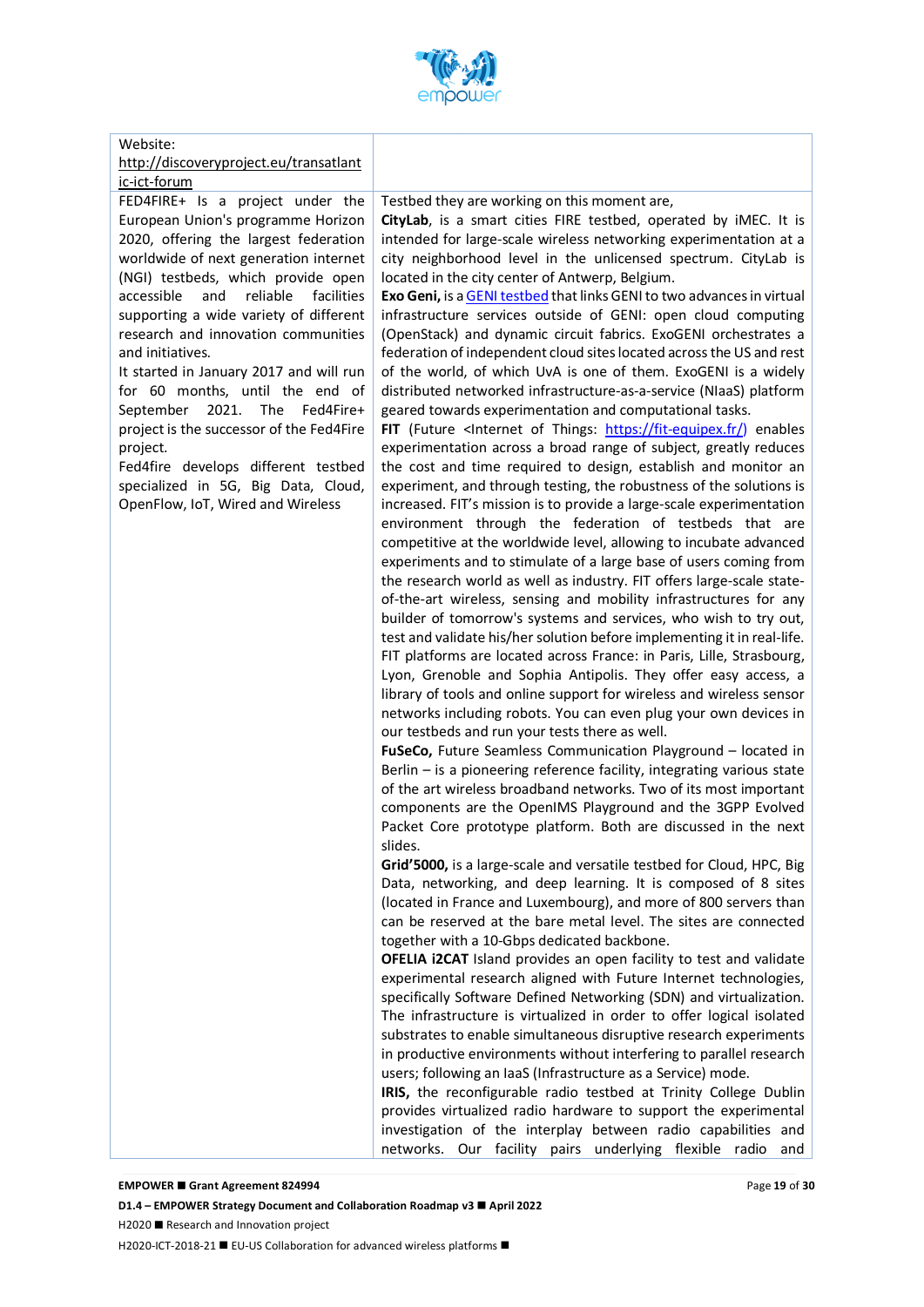

computations resources with various hypervisors in the form of software radio frameworks to realize various research and testing configurations.

**LOG–a-TEC** cognitive radio testbed is focused on spectrum sensing in TV whitespaces and cognitive radio applications in wireless sensor networks. A license from the local regulator allows for lowpowered transmissions in TV whitespaces as well as frequency bands for unlicensed devices.

**NETMODE** testbed is a Wi-Fi testbed belonging to the National Technical University of Athens (NTUA). It consists of 20 x86 compatible nodes positioned indoors in an office environment.

**NITOS,** is comprised of 2 wireless testbeds for experimentation with heterogeneous technologies. An outdoor testbed, featuring Wi-Fi, WiMAX and LTE support and an indoor isolated testbed comprised of advanced powerful nodes.

**Perform LTE,** testbed follows a holistic approach combining different type of equipment, LTE radio access emulators equipment, Evolved Nodes B (eNBs), User Equipments (UEs) both commercial and engineered to provide measurements, and an Evolved Packet Core (EPC) emulation system. All these elements can be combined, and experimentation can be performed in all the components of a LTE network.

**PL-LAB** provides an access to distributed laboratory, spread around Poland and interconnecting major academia institutions and offering variety of equipment with different functionalities at a large scale. The major focus of experiments performed so far in PL-LAB was on how to enable Parallel Internet paradigms in future networks.

**Planetlab Europe,** Planetlab Europe is the European arm of the global PlanetLab system, the world's largest research networking facility, which gives experimenters access to Internet-connected Linux virtual machines on over 1000 networked servers located in the United States, Europe, Asia, and elsewhere.

**Portable Wireless Testbeds,** the WiSHFUL project offers access to several wireless testbeds, such as TWIST (TUB), w-iLab.t (iMinds), IRIS (TCD), Orbit (Rutgers University) and a FIBRE Island at UFRJ. All of these testbeds are installed in either office environments or other dedicated testbed environments. Because some research requires doing measurement campaigns or actual testing in heterogeneous environments, the WiSHFUL project also offers a portable testbed to the community.

**Smart Santander,** is a large-scale smart city deployment in the Spanish city of Santander. The testbed supports two types of experiments: Internet of Things native experimentation (wireless sensor network experiments) and service provision experiments (applications using real-time real-world generated sensor data). **Tengu**, is a platform for big data experimentation, which allows for scalable streaming, analysis and storage of large amounts of heterogeneous data. Tengu offers access to heterogeneous storage technologies, supports both offline and real-time data analysis components and provides resource and data monitoring tools.

**Virtual Wall,** is an emulation environment that consists of 100 nodes (dual processor, dual core servers) interconnected via a nonblocking 1.5 Tb/s Ethernet switch, and a display wall (20 monitors)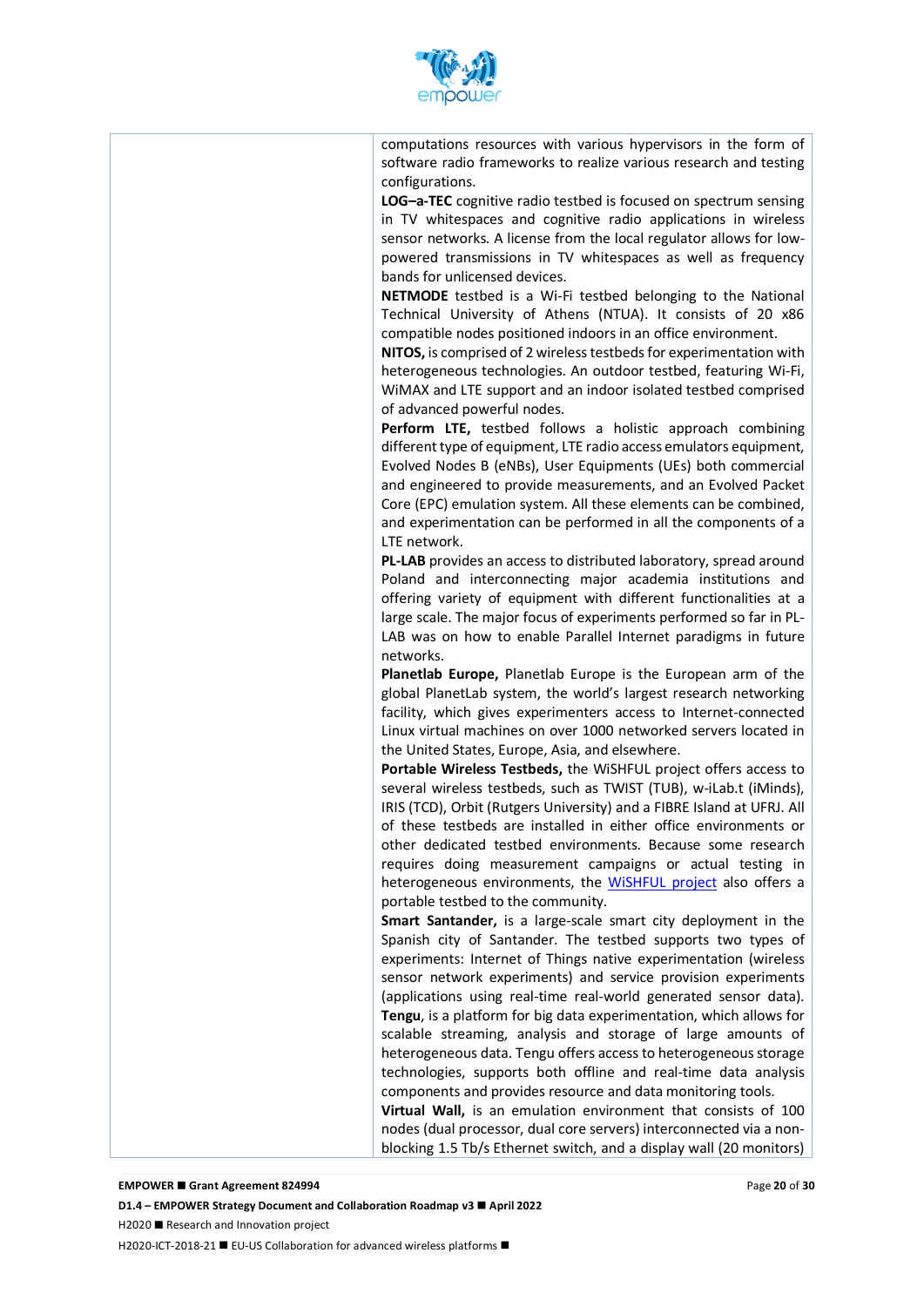

| for experiment visualization. Each server is connected with 4 or 6<br>gigabit Ethernet links to the switch. The experimental setup is<br>configurable through Emulab, allowing to create any network<br>topology between the nodes, through VLANs on the switch. On each<br>of these links, impairments (delay, packet loss, bandwidth |
|----------------------------------------------------------------------------------------------------------------------------------------------------------------------------------------------------------------------------------------------------------------------------------------------------------------------------------------|
| limitations) can be configured.                                                                                                                                                                                                                                                                                                        |
| w-iLAB.t, testbed is composed of two separate deployments, of<br>which initially only the one called "w-iLab.t Zwijnaarde" will be                                                                                                                                                                                                     |
| available through the Fed4FIRE federation for the first round of<br>open call experiments. This testbed is intended for Wi-Fi and sensor                                                                                                                                                                                               |
| networking experimentation. It is located in Zwijnaarde, a district of<br>Ghent, and belongs to iMinds.                                                                                                                                                                                                                                |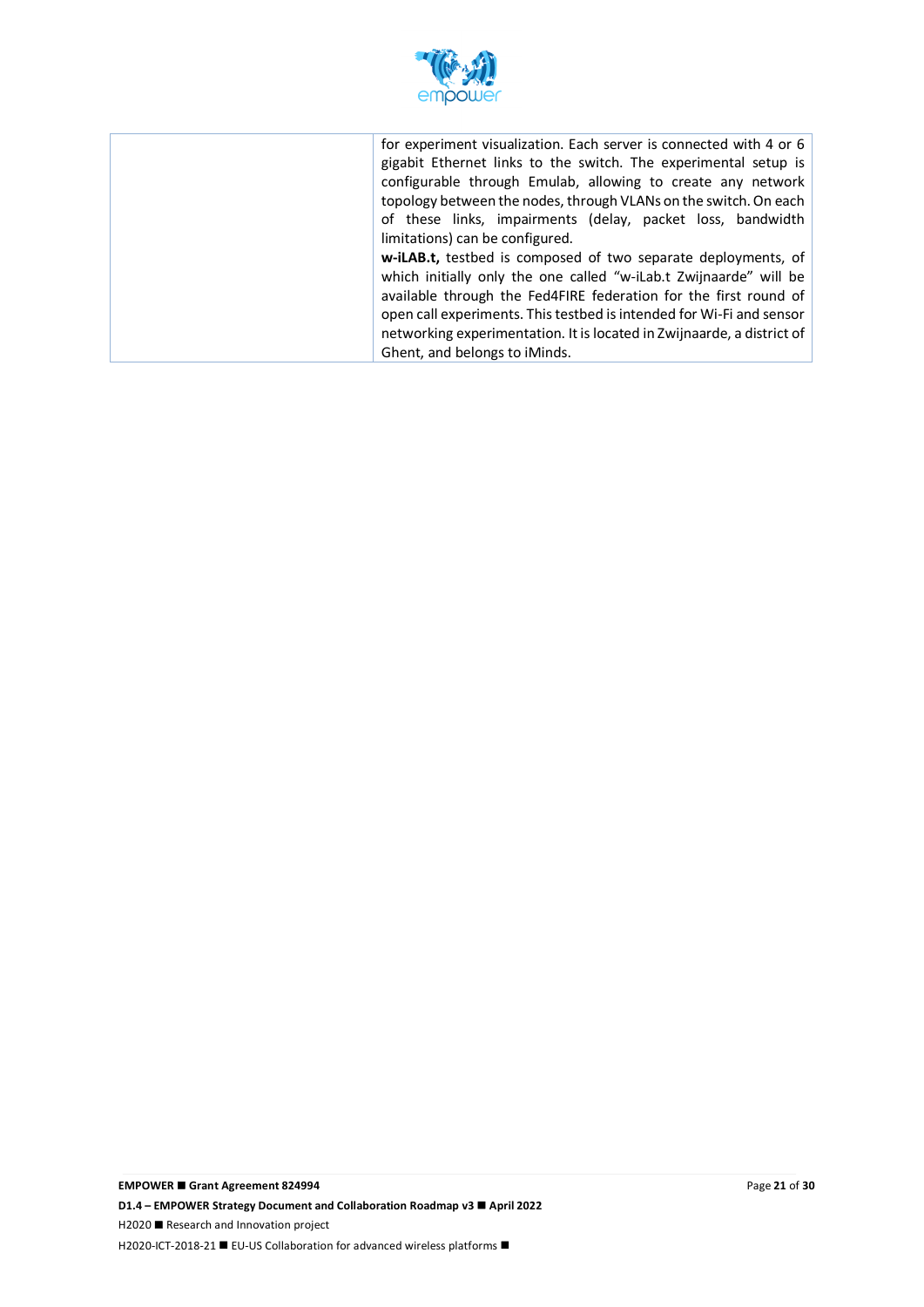

## **Annex II: Updated list of related USA Activities**

This annex presents an analysis of all the related research USA programmes developing technologies developing technologies for the advance wireless developing. This Annex includes all the information on USA activities from the start of the project for it to be a complete reference.

| <b>INSTITUTION</b>           | PROGRAMMES AND PROJECTS                                                                                                                                                                                                                                                                                                                                                                                                                                                                                                                                                                                                                                                                                                                                                                                                                                                                                                                                                                                                                                                                                                                                                                                                                                                                                       |
|------------------------------|---------------------------------------------------------------------------------------------------------------------------------------------------------------------------------------------------------------------------------------------------------------------------------------------------------------------------------------------------------------------------------------------------------------------------------------------------------------------------------------------------------------------------------------------------------------------------------------------------------------------------------------------------------------------------------------------------------------------------------------------------------------------------------------------------------------------------------------------------------------------------------------------------------------------------------------------------------------------------------------------------------------------------------------------------------------------------------------------------------------------------------------------------------------------------------------------------------------------------------------------------------------------------------------------------------------|
| <b>US</b>                    |                                                                                                                                                                                                                                                                                                                                                                                                                                                                                                                                                                                                                                                                                                                                                                                                                                                                                                                                                                                                                                                                                                                                                                                                                                                                                                               |
| <b>Department of Defense</b> | 5G-to-NextG<br>The United States Department of Defense is at the<br>5G<br>of cutting edge<br>forefront<br>testing<br>and<br>experimentation which will be transformative to the<br>Nation's warfighting capabilities.<br>In 2020, the Department announced \$600 million for 5G<br>testbeds across five U.S. military sites, representing the<br>largest full-scale 5G tests for dual-use applications in the<br>world. Through this effort, the Department partners<br>with industry to test 5G operations such as augmented<br>and virtual reality training, smart warehousing, and<br>distributed command and control.<br>In 2021, the Department will be announcing a second<br>tranche of awards at seven more test sites. The requests<br>for proposals will open soon.                                                                                                                                                                                                                                                                                                                                                                                                                                                                                                                                 |
| <b>Linux Foundation</b>      | <b>MAGMA CORE PROJECT</b><br>Magma connects 100 to 1,000,000 servers using the<br>same fully distributed network architecture. Designed to<br>be access network (cellular or wifi) and 3GPP release<br>agnostic, it can flexibly support a radio access network<br>with minimal development and deployment effort.<br>Allows operators to offer cellular service<br>٠<br>without vendor lock-in with a modern, open-<br>source core network.<br>Enables operators to manage their networks<br>٠<br>more efficiently with more automation, less<br>downtime, better predictability, and more<br>agility to add new services and applications.<br>Federate between existing MNOS and new<br>٠<br>infrastructure providers for expanding rural<br>infrastructure allows operators who are<br>constrained with licensed spectrum to add<br>capacity and reach by using wi-fi and CBRS.<br>All parts of the network are stateless except the<br>access gateway, providing greater scale,<br>resiliency, and simplicity. The distributed<br>deployment model limits fault domains and<br>allows more frequent and seamless upgrades.<br>Founding Organizations: arm, Deutsche Telekom,<br>Facebook, FreedomFi, Northeastern University, Open<br>Infrastructure<br>Foundation,<br>OpenAir<br>Interface,<br>Qualcomm. |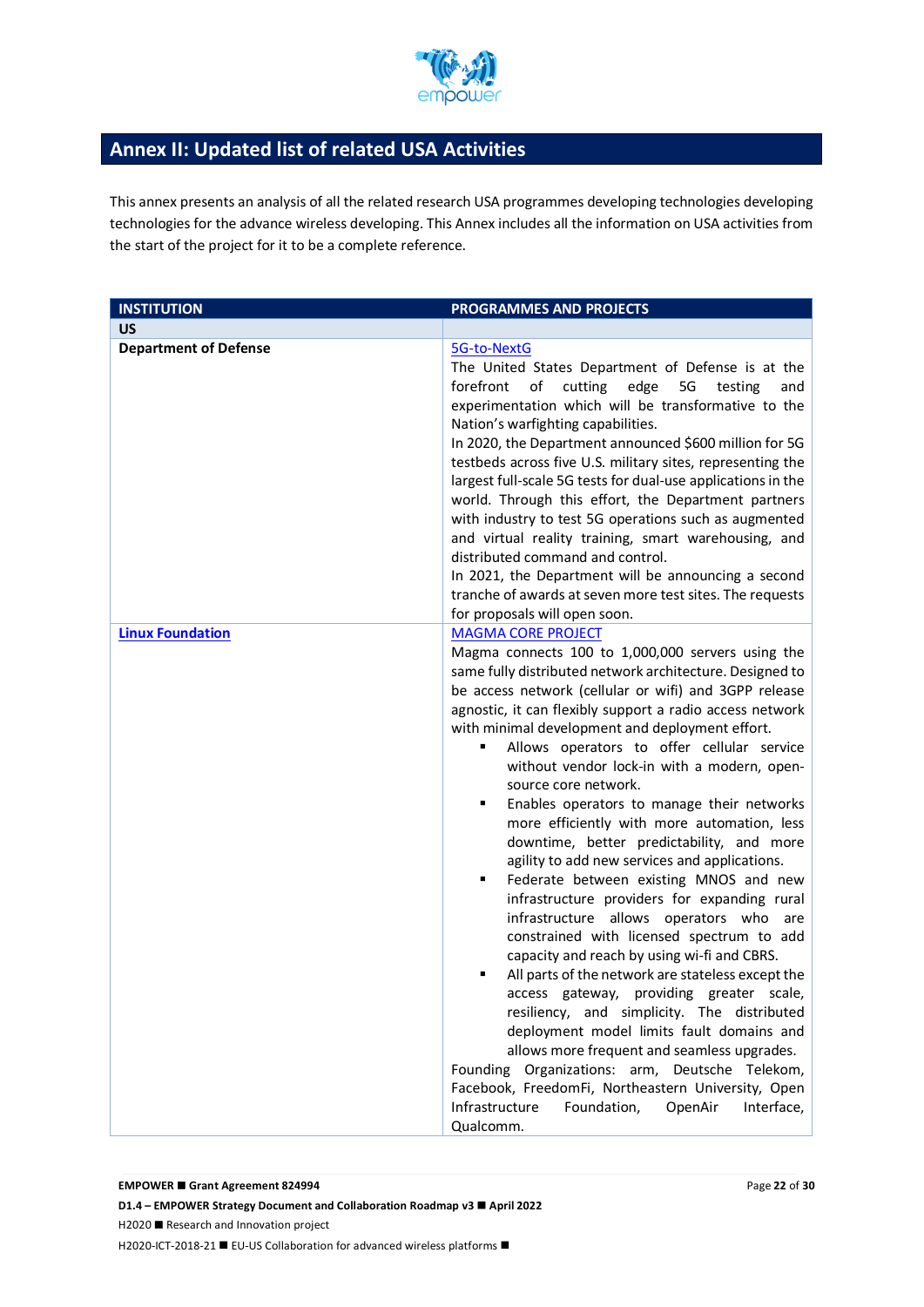

| <b>ATIS NextG alliance</b>                                                                                                                                                                                                                                   | The Next G Alliance is a bold new initiative to advance                                                                                                                                                                                                                                                                                                                                                                                                                                                                                                                                                                                                                                                                                                                                                                                                                                                                                                                                                                                                                                                                                                                                                                                                                                                                                                                                                                                                                 |
|--------------------------------------------------------------------------------------------------------------------------------------------------------------------------------------------------------------------------------------------------------------|-------------------------------------------------------------------------------------------------------------------------------------------------------------------------------------------------------------------------------------------------------------------------------------------------------------------------------------------------------------------------------------------------------------------------------------------------------------------------------------------------------------------------------------------------------------------------------------------------------------------------------------------------------------------------------------------------------------------------------------------------------------------------------------------------------------------------------------------------------------------------------------------------------------------------------------------------------------------------------------------------------------------------------------------------------------------------------------------------------------------------------------------------------------------------------------------------------------------------------------------------------------------------------------------------------------------------------------------------------------------------------------------------------------------------------------------------------------------------|
|                                                                                                                                                                                                                                                              | North American mobile technology leadership over the<br>next decade through private sector-led efforts. With a<br>strong emphasis on technology commercialization, the<br>work will encompass the full lifecycle of research and<br>development, manufacturing, standardization<br>and<br>market readiness.<br>Mobile technology underpins the advancement of<br>several important industries. These include Aerospace,<br>Defense,<br>Education,<br>Agriculture,<br>Healthcare,<br>Manufacturing, Media, Energy and Transportation, all of<br>which are vital to U.S. interests and increasingly<br>dependent on mobile technology. Ensuring North<br>American leadership in mobile technology across these<br>key sectors will strengthen and promote the region's<br>economic interests globally.<br>The goals of Next G Alliance are:<br>Advance North American global leadership over the<br>п<br>5G evolutionary path and 6G early development.<br>Create a Next G development roadmap that will<br>٠<br>promote a vibrant marketplace for 6G introduction,<br>and commercialization with<br>North<br>adoption<br>American innovation in mind.<br>Develop a set of national priorities that will<br>٠<br>influence government applied research funding and<br>promote incentivized government actions.<br>Progress a North American model that promotes<br>п<br>development across the full lifecycle of research to<br>realization,<br>with<br>commercialization |
| <b>MITRE Engenuity</b>                                                                                                                                                                                                                                       | aligned<br>outcomes.<br>MITRE Engenuity is a trusted tech foundation that brings                                                                                                                                                                                                                                                                                                                                                                                                                                                                                                                                                                                                                                                                                                                                                                                                                                                                                                                                                                                                                                                                                                                                                                                                                                                                                                                                                                                        |
|                                                                                                                                                                                                                                                              | industry together to apply state of the art MITRE<br>innovation for the public good.<br>MITRE Engenuity targets 4 main areas: cyber, health, 5G                                                                                                                                                                                                                                                                                                                                                                                                                                                                                                                                                                                                                                                                                                                                                                                                                                                                                                                                                                                                                                                                                                                                                                                                                                                                                                                         |
|                                                                                                                                                                                                                                                              | and transportation.                                                                                                                                                                                                                                                                                                                                                                                                                                                                                                                                                                                                                                                                                                                                                                                                                                                                                                                                                                                                                                                                                                                                                                                                                                                                                                                                                                                                                                                     |
| <b>NATIONAL SCIENCE FOUNDATION (NSF)</b> supports<br>fundamental research in wireless communications<br>and wireless data networks, from the early days of<br>the Internet. NSF has already been paving the way<br>for 5G wireless data networks and beyond. | NSF INTEL PARTNERSHIP ON INFORMATION-CENTRIC<br>NETWORKING IN WIRELESS EDGE NETWORKS<br>Next-generation wireless networks, utilizing a wide<br>swath of wireless spectrum and an array of novel<br>technologies in the wired and wireless domains, are on<br>the cusp of unleashing a broadband revolution with<br>promised peak bit rates of tens of gigabits per second<br>and latencies of less than a millisecond.                                                                                                                                                                                                                                                                                                                                                                                                                                                                                                                                                                                                                                                                                                                                                                                                                                                                                                                                                                                                                                                  |
| The Computer and Network Systems is one of the<br>Research Areas of the NSF which manages<br>programmes such as Research Infrastructure-1<br>(Mid-scale RI-1) (Division Of Computer and<br>Network Systems Mid-scale).                                       | <b>FABRIC</b><br>(Adaptive<br>Programmable<br>Research<br>Infrastructure for Computer Science and Science<br>Applications) is a unique national research infrastructure<br>to enable cutting-edge and exploratory research at-scale<br>in networking, cybersecurity, distributed computing and<br>storage systems, machine learning, and science<br>applications.<br>It is an everywhere<br>programmable<br>nationwide<br>instrument comprised of novel extensible network<br>elements equipped with large amounts of compute and                                                                                                                                                                                                                                                                                                                                                                                                                                                                                                                                                                                                                                                                                                                                                                                                                                                                                                                                       |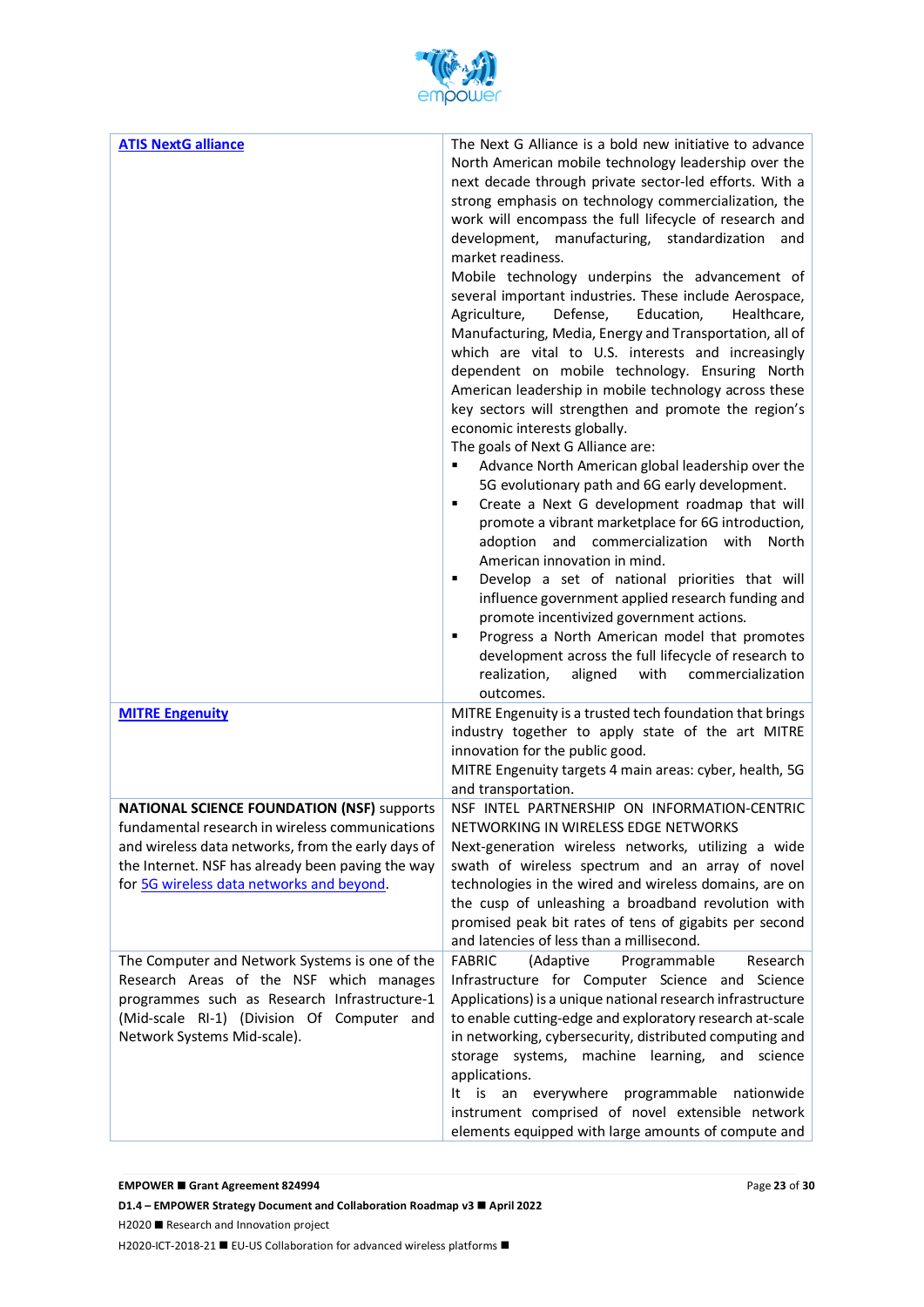

|                                                                                                                                                                      | storage, interconnected by high speed, dedicated optical<br>links. It will connect a number of specialized testbeds<br>(5G/IoT PAWR, NSF Clouds) and high-performance<br>computing facilities to create a rich fabric for a wide<br>variety of experimental activities.<br>https://fabric-testbed.net/                                                                                                                                                                                                                                                                                                                                                                                                                                                |
|----------------------------------------------------------------------------------------------------------------------------------------------------------------------|-------------------------------------------------------------------------------------------------------------------------------------------------------------------------------------------------------------------------------------------------------------------------------------------------------------------------------------------------------------------------------------------------------------------------------------------------------------------------------------------------------------------------------------------------------------------------------------------------------------------------------------------------------------------------------------------------------------------------------------------------------|
| NSF investments in the next generation of data<br>networks spread across various research programs<br>as well as infrastructure investments in advanced<br>testbeds. | NETWORKING TECHNOLOGIES AND SYSTEMS (NeTS)<br>Computer and communication networks need to be<br>available anytime and anywhere, and be accessible from<br>any device. Networks need to evolve over time to<br>incorporate new technologies, support new classes of<br>applications and services, and meet new requirements<br>and challenges; networks need to scale and adapt to<br>unforeseen events and uncertainties across multiple<br>dimensions, including types of applications, size and<br>topology, mobility patterns, and heterogeneity of<br>devices and networking technologies.                                                                                                                                                        |
| Research in 5G spans a comprehensive array of<br>areas from advanced physical layers to the support<br>of emerging applications in 5G networks.                      | COMMUNICATION AND INFORMATION FOUNDATION<br>(CIF)<br><b>CIF</b><br>program supports potentially transformative<br>research that addresses the theoretical underpinnings of<br>information acquisition, transmission, and processing in<br>communications and information processing systems.<br>As a result, CIF projects strengthen the intellectual<br>foundations of communications, information theory,<br>signal processing, and statistical learning in a variety of<br>network types such as wireless and multimedia<br>networks, sensor networks, social networks, and                                                                                                                                                                        |
|                                                                                                                                                                      | biological and quantum networks.<br>COMMUNICATIONS CIRCUITS AND SENSING-CIRCUITS<br>(CCSS)<br>The CCSS Program is intended to spur visionary systems-<br>oriented activities in collaborative, multidisciplinary, and<br>integrative research. CCSS supports systems research in<br>hardware,<br>signal<br>processing<br>techniques,<br>and<br>architectures to enable the next generation of cyber-<br>physical systems (CPS) that leverage computation,<br>communication, and algorithms integrated with physical<br>domains. CCSS supports innovative research and<br>integrated educational activities in micro- and nano-<br>electromechanical<br>(MEMS/NEMS),<br>systems<br>communications and sensing systems, and cyber-<br>physical systems. |
|                                                                                                                                                                      | ENHANCING ACCES TO THE RADIO SPECTRUM (EARS)<br>The National Science Foundation's Directorates for<br>Computer and Information Science and Engineering<br>(CISE), Engineering (ENG), and Mathematical and<br>Physical Sciences (MPS) are coordinating efforts to<br>identify bold new concepts with the potential to<br>contribute towards significant improvements in the<br>efficiency of radio spectrum utilization, protection of<br>passive sensing services, and the ability for traditionally<br>underserved Americans to benefit from current and                                                                                                                                                                                             |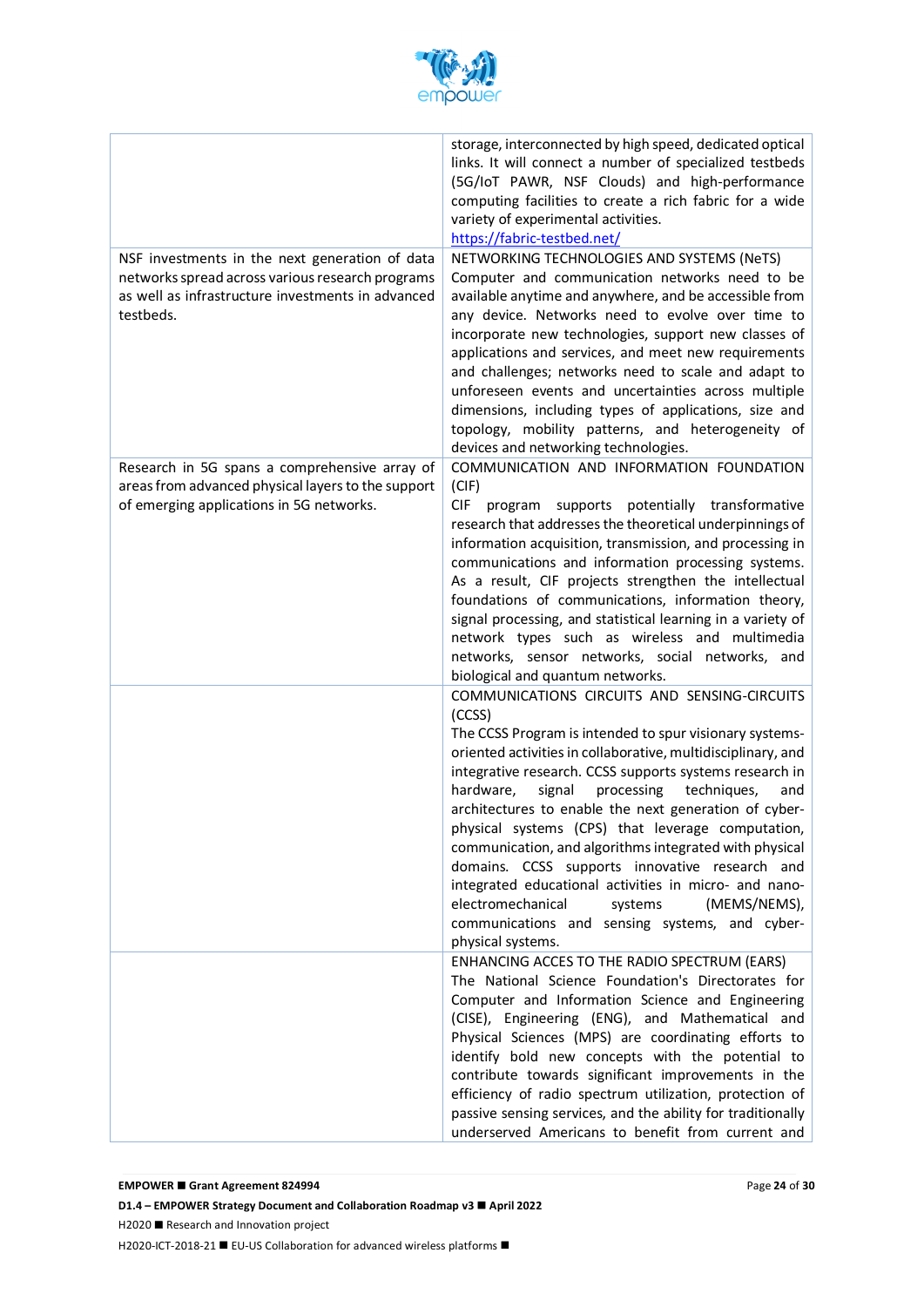

|                                                                                                                                                                                                                                                                                                                                                                                                                                                                 | future wireless-enabled goods and services. This EARS<br>program seeks to fund innovative collaborative research<br>addressing large-scale challenges that transcend the<br>traditional boundaries of existing programs.                                                                                                                                                                                                                                                                                                                                                                                                                                                                                                                                                                                                                                                                                                                                                                                                                          |
|-----------------------------------------------------------------------------------------------------------------------------------------------------------------------------------------------------------------------------------------------------------------------------------------------------------------------------------------------------------------------------------------------------------------------------------------------------------------|---------------------------------------------------------------------------------------------------------------------------------------------------------------------------------------------------------------------------------------------------------------------------------------------------------------------------------------------------------------------------------------------------------------------------------------------------------------------------------------------------------------------------------------------------------------------------------------------------------------------------------------------------------------------------------------------------------------------------------------------------------------------------------------------------------------------------------------------------------------------------------------------------------------------------------------------------------------------------------------------------------------------------------------------------|
|                                                                                                                                                                                                                                                                                                                                                                                                                                                                 | FUTURE INTERNET ARCHITECTURES - NEXT PHASE (FIA-<br>NP)<br>Continuing its long-standing commitment of supporting<br>groundbreaking research in large-scale networking<br>systems                                                                                                                                                                                                                                                                                                                                                                                                                                                                                                                                                                                                                                                                                                                                                                                                                                                                  |
|                                                                                                                                                                                                                                                                                                                                                                                                                                                                 | INDUSTRY/UNIVERSITY<br>COOPERATIVE<br><b>RESEARCH</b><br>CENTERS PROGRAM (I/UCRC)<br>The Industry-University Cooperative Research Centers<br>(IUCRC) program develops long-term partnerships<br>among industry, academe, and government. The Centers<br>are catalyzed by an investment from the National<br>Science Foundation (NSF) and are primarily supported by<br>industry Center members, with NSF taking a supporting<br>role in the development and evolution of the Center.                                                                                                                                                                                                                                                                                                                                                                                                                                                                                                                                                              |
|                                                                                                                                                                                                                                                                                                                                                                                                                                                                 | WIRELESS INNOVATION BETWEEN FINLAND AND US<br>(WIFIUS)<br>The US National Science Foundation (NSF) and the<br>Academy of Finland have signed a Memorandum of<br>Understanding (MOU) on research cooperation in the<br>area of wireless networking. This MOU provides an<br>overarching framework to encourage collaboration<br>between the US and Finland research communities and<br>sets out the principles by which jointly supported<br>activities may be developed.                                                                                                                                                                                                                                                                                                                                                                                                                                                                                                                                                                          |
|                                                                                                                                                                                                                                                                                                                                                                                                                                                                 | NSF SBIR/STTR PROGRAM<br>This program helps startups and small businesses<br>transform their ideas into marketable products and<br>services. It is focused on high-risk and high-impact<br>technologies.                                                                                                                                                                                                                                                                                                                                                                                                                                                                                                                                                                                                                                                                                                                                                                                                                                          |
| US IGNITE, spurs the creation of next-generation<br>applications and services that leverage advanced<br>networking technologies to build the foundation<br>for smart communities, including cities, rural<br>regions,<br>and<br>states.<br>The<br>nonprofit<br>areas,<br>organization helps to accelerate new wired and<br>wireless networking advances from research to<br>prototype to full-scale smart community and<br>interconnected national deployments. | <b>PAWR</b><br>The Platform for Advanced Wireless Research Project<br>Office (PPO) manages the \$100 million public-private<br>partnership and oversees the research platforms.<br>Funded by CISE research resources from NSF Programs.<br>It was started in April 2018 and will end in March 2023.<br>There are two different research platforms in PAWR,<br>1. POWDER: Platform for Open Wireless Data-driven<br>Experimental Research, in partnership with RENEW,<br>Reconfigurable Ecosystem for Next-gen End-to-end<br>Wireless.<br>POWDER-RENEW consists in creating a collaboration<br>with municipal and state leadership from Salt Lake City<br>and Utah, will create an advanced wireless research<br>platform that will cover 2.3 square miles of the<br>University of Utah campus, 1.2 square miles of<br>downtown Salt Lake City and a two-mile corridor in<br>between, reaching a potential population of 40,000<br>people. While it will enable wireless research across<br>many technical areas, the research platform will offer |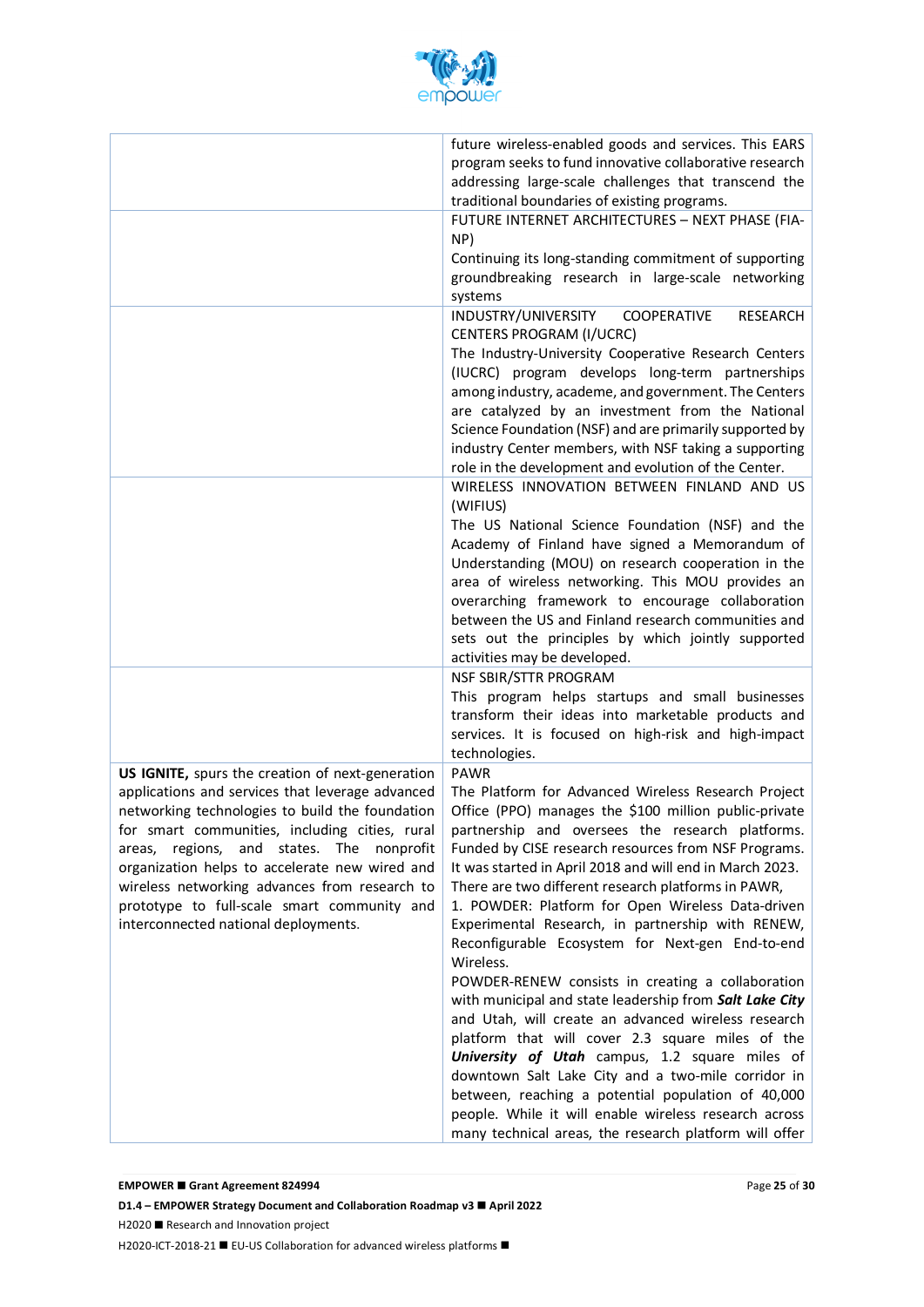

unique and specialized capabilities for dynamic spectrum sharing and advanced wireless antenna technologies.

#### https://powderwireless.net/

2. COSMOS: Cloud Enhanced Open Software Defined Mobile Wireless Testbed for City-Scale Deployment.

COSMOS is partnering with *New York City, Silicon Harlem, City College of New York, University of Arizona* and *IBM,* to bring this advanced wireless test bed to life in New York City. The test bed will cover 1 square mile in a vibrant, densely-populated neighborhood in West Harlem. The technical focus of the COSMOS platform is on ultra-high-bandwidth and low-latency wireless communications, with tightly coupled edge computing, a type of cloud computing enabling data processing at the edge of the network. COSMOS will pursue millimeter-wave radio communications and dynamic optical switching technologies. This new wireless research platform will allow for experimentation at a scale that could not be achieved previously, thereby enabling new services and applications to benefit the entire community.

#### https://cosmos-lab.org/

3. AERPAW: AERPAW is led by *North Carolina State University* (NC State) in partnership with *Wireless Research Center of North Carolina, Mississippi State University, RENCI, Town of Cary, City of Raleigh, North Carolina Department of Transportation, Purdue University, University of South Carolina*, and many other academic, industry and municipal partners.

AERPAW will be a first-of-its-kind aerial wireless experimentation platform with the goal to accelerate the integration of UAS into the national air-space, and to enable new advanced wireless features for UAS platforms, such as flying base stations for hot spot wireless connectivity. As part of this effort, AERPAW will develop a software-defined, reproducible, and openaccess advanced wireless platform with experimentation features spanning 5G technologies and beyond.

#### https://aerpaw.org/

4. ARA: Agriculture and Rural Communities. Is an at-scale platform for advanced wireless research to be deployed across the Iowa State University (ISU) campus and surrounding research and producer farms as well as rural communities in central Iowa, spanning a rural area with diameter over 60km. It serves as a wireless living lab for smart and connected rural communities, enabling the research and development of rural-focused wireless technologies that provide affordable, high-capacity connectivity to rural communities and industries such as agriculture.

Collectively, the ARA hardware and software systems enables cross-discipline, cross-community collaborative

#### **EMPOWER ■ Grant Agreement 824994**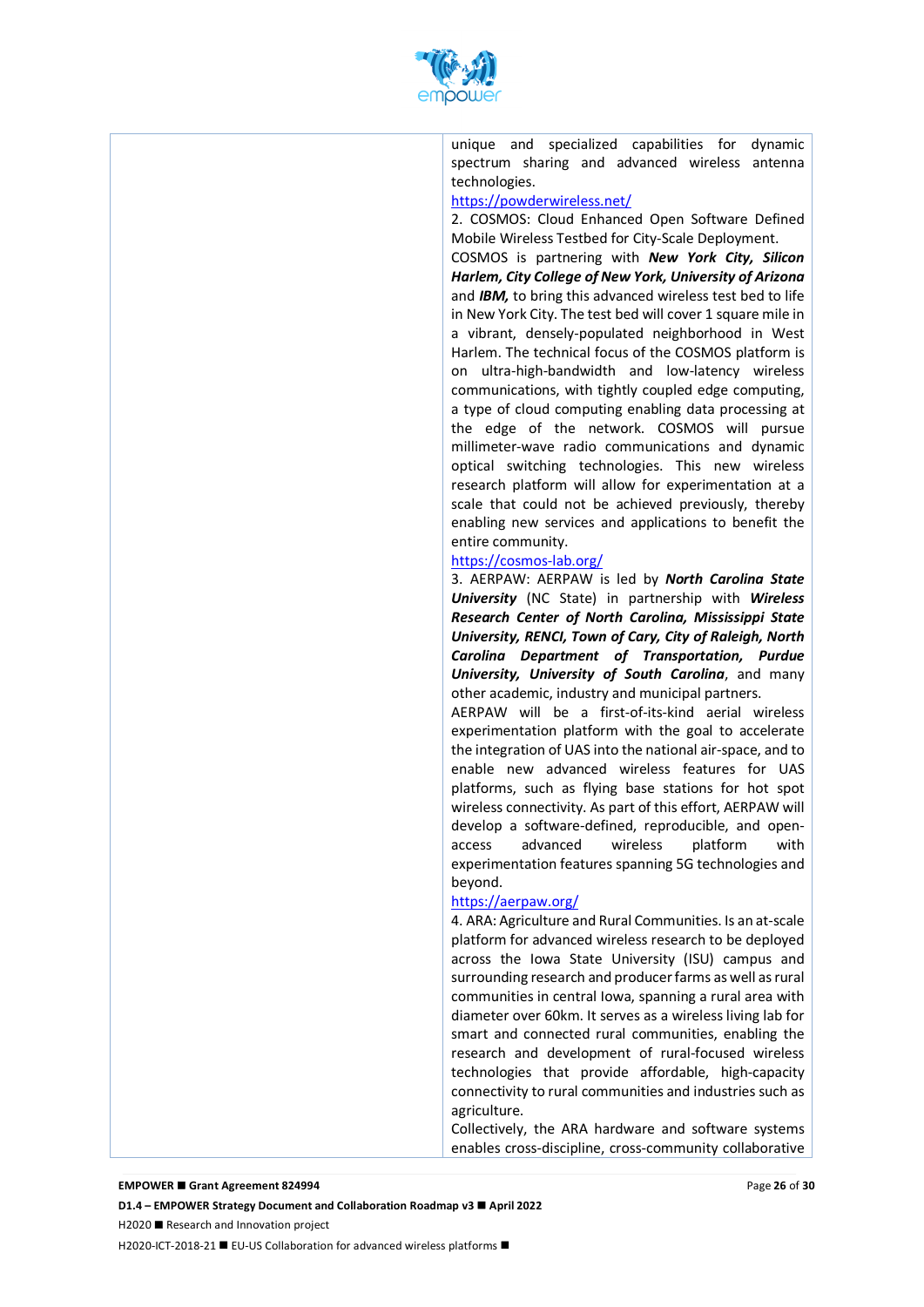

|                                                                                                                                                                                                                                                                                                                                                                                          | research, education, and innovation, thus enabling the<br>forging of the ARA Consortium of public-private partners<br>in advanced wireless systems and applications. These<br>collaborations are expected to generate not only the<br>scientific and technological foundations of advanced<br>wireless but also provide the pathways for its real-world<br>adoption.<br>https://arawireless.org/                                                                                                                                                                                                                                                                                                                                                                                                                                                                                                                                                                  |
|------------------------------------------------------------------------------------------------------------------------------------------------------------------------------------------------------------------------------------------------------------------------------------------------------------------------------------------------------------------------------------------|-------------------------------------------------------------------------------------------------------------------------------------------------------------------------------------------------------------------------------------------------------------------------------------------------------------------------------------------------------------------------------------------------------------------------------------------------------------------------------------------------------------------------------------------------------------------------------------------------------------------------------------------------------------------------------------------------------------------------------------------------------------------------------------------------------------------------------------------------------------------------------------------------------------------------------------------------------------------|
|                                                                                                                                                                                                                                                                                                                                                                                          | <b>SMART GIGABIT COMMUNITIES</b><br>US Ignite's Smart Gigabit Communities (SGC) program is<br>a network of more than 25 communities, each<br>committed to the goal of accelerating the development,<br>deployment and sharing of smart community/ Internet<br>of Things (IoT) applications as an important element of<br>their efforts to drive local innovation economies.<br>Participating SGC communities leverage local resources<br>Including high-speed<br>networks,<br>local<br>university                                                                                                                                                                                                                                                                                                                                                                                                                                                                 |
|                                                                                                                                                                                                                                                                                                                                                                                          | researchers and innovation steering committee of local<br>stakeholders to support application deployment and<br>sharing.                                                                                                                                                                                                                                                                                                                                                                                                                                                                                                                                                                                                                                                                                                                                                                                                                                          |
|                                                                                                                                                                                                                                                                                                                                                                                          | <b>CLOUDLAB TECHNOLOGY</b><br>The software stack that manages CloudLab is based on<br>Emulab, a testbed control suite that has been developed<br>by the Flux Research Group at the University of Utah.<br>Emulab's primary strength lies in provisioning an<br>ensemble of resources at the physical level, giving<br>experimenters "raw" access to compute, network, and<br>storage resources. The description of an ensemble<br>includes a full description of the network, enabling<br>Emulab to tightly control network topologies and to do<br>network-aware resource placement.<br>$\rightarrow$ Geni: is a distributed infrastructure built by the<br>National Science Foundation to support research in<br>networks and distributed systems. CloudLab uses<br>many technologies that were originally developed<br>for GENI.                                                                                                                               |
| DARPA. Defense Advanced Research Projects<br>Agency. Its main mission is to make pivotal<br>investments in breakthrough technologies for<br>national security. The ultimate results have<br>included not only game-changing<br>military<br>capabilities, but also such icons of modern civilian<br>society such as the Internet, automated voice<br>recognition and language translation | Open, Programmable, Secure 5G (OPS-5G)<br>DARPA's Open, Programmable, Secure 5G (OPS-5G) aims<br>to address this risk by pursuing research leading to the<br>development of a portable standards-compliant<br>network stack for 5G mobile that is open source and<br>secure by design. OPS-5G seeks to create open-source<br>software and systems that enable secure 5G and<br>subsequent mobile networks such as 6G. The signature<br>security advantage of open-source software is increased<br>code visibility, meaning that code can be examined,<br>analyzed, and audited, either manually or with<br>automated tools. In addition, the portability of open-<br>source serves, as a desired side-effect, to decouple the<br>hardware and software ecosystems. This significantly<br>raises the difficulty of a supply-chain attack and eases<br>the introduction of innovative hardware into the market.<br>program seeks to enable a "plug-and-play"<br>The |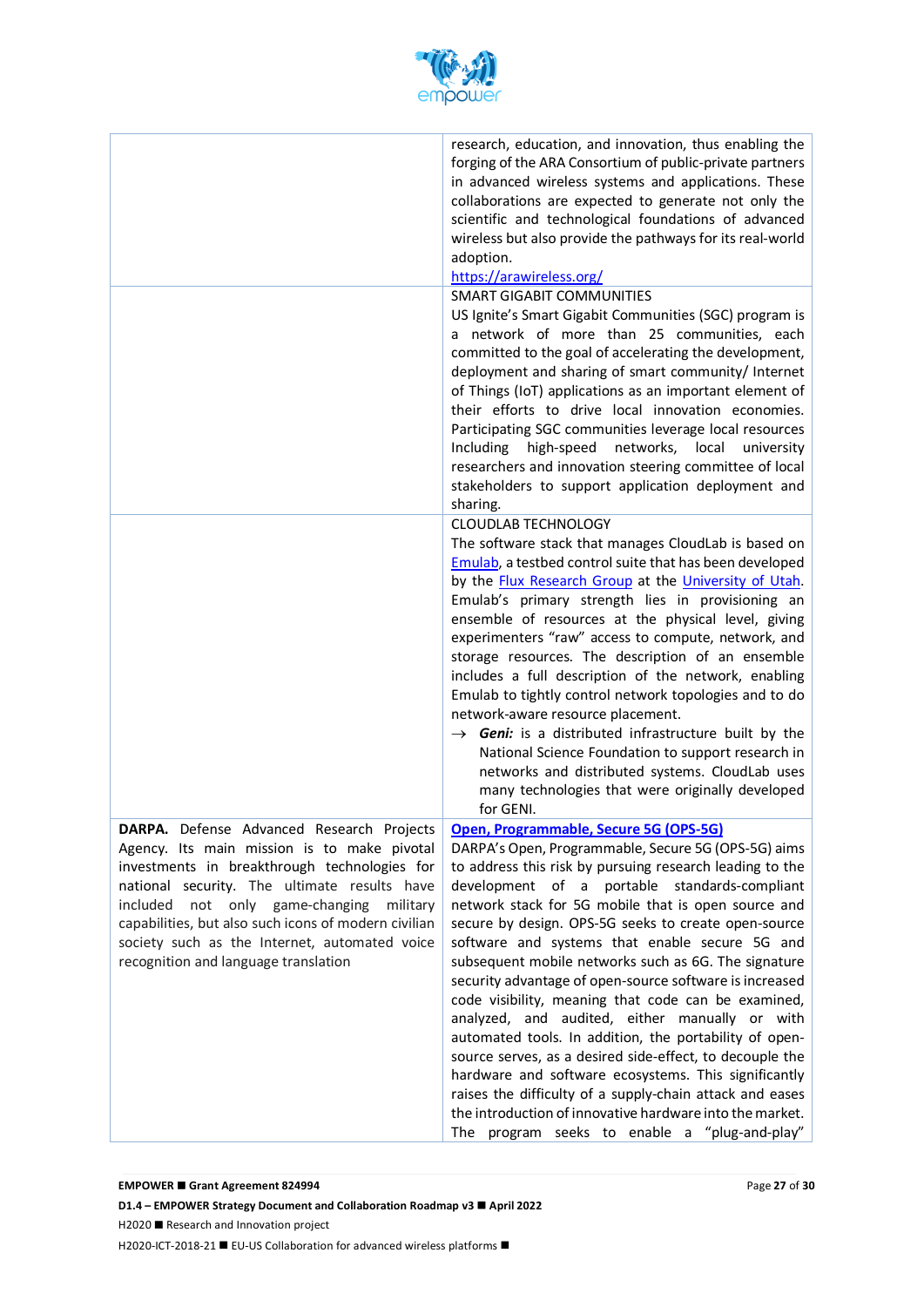

|                                                                                                                                                                                                                                                                                                                                                                                                                                                                                       | approach to various software components which<br>reduces reliance on untrusted technology sources.<br><b>COLOSSEUM</b><br>Is an electronic arena funded under the Grand Challenge<br>called the Spectrum Collaboration Challenge.<br>The Colosseum testbed can emulate tens of thousands<br>of possible interactions among hundreds of wireless<br>communication devices-including cell phones, military<br>radios, Internet-of-Things devices, and a litany of<br>others-operating simultaneously in a square-kilometer<br>expanse. That's an area some 40 times that of the<br>Roman Colosseum's six acres.<br>The Colosseum testbed is a 256-by-256-channel RF<br>$\bullet$<br>channel emulator, which means it can calculate and<br>simulate in real-time more than 65,000 channel<br>interactions among 256 wireless devices.<br>it resides in a mere 30-foot by 20-foot server room<br>٠<br>on the campus of the Johns Hopkins University<br>Applied Physics Laboratory (APL) in Laurel, MD,<br>Each simulated channel behaves as though it has a<br>٠<br>bandwidth (information content) of 100 MHz the<br>testbed supports 25.6 GHz of bandwidth in any<br>instant.<br>Each channel's<br>transmission<br>and<br>reception<br>frequency is tunable between 10 MHz (as in<br>broadcast FM radio) and 6 GHz (as in WiFi).<br>The amount of digital RF data coursing through the<br>٠<br>Colosseum each second, more than 52 terabytes,<br>exceeds the estimated amount of information<br>contained in the entire print collection of the Library<br>of Congress.<br>Engineers at APL assembled the Colosseum with<br>٠<br>128, two-antenna, software defined radio (SDR)<br>units built by National Instruments (NI). Emulating<br>electromagnetic waves from these radios traversing<br>the physical world is no small task. To tackle this,<br>APL partnered with NI to put 64 field programmable<br>gate arrays (FPGAs) to the task. The FPGAs enable<br>the Colosseum to make the SDRs behave as though<br>any of<br>are<br>operating<br>in<br>countless<br>they<br>like<br>environments,<br>each<br>designed<br>an<br>electromagnetic movie set. |
|---------------------------------------------------------------------------------------------------------------------------------------------------------------------------------------------------------------------------------------------------------------------------------------------------------------------------------------------------------------------------------------------------------------------------------------------------------------------------------------|------------------------------------------------------------------------------------------------------------------------------------------------------------------------------------------------------------------------------------------------------------------------------------------------------------------------------------------------------------------------------------------------------------------------------------------------------------------------------------------------------------------------------------------------------------------------------------------------------------------------------------------------------------------------------------------------------------------------------------------------------------------------------------------------------------------------------------------------------------------------------------------------------------------------------------------------------------------------------------------------------------------------------------------------------------------------------------------------------------------------------------------------------------------------------------------------------------------------------------------------------------------------------------------------------------------------------------------------------------------------------------------------------------------------------------------------------------------------------------------------------------------------------------------------------------------------------------------------------------------------------------------------------------------------------------------------------------------------------------------------------------------------------------------------------------------------------------------------------------------------------------------------------------------------------------------------------------------------------------------------------------------------------------------------------------------------------------------------------------------------------------------------------------|
| 5G AMERICAS is an industry trade organization<br>composed of leading telecommunications service<br>providers and manufacturers. The organization's<br>mission is to advocate for and foster the<br>advancement and full capabilities of LTE Wireless<br>technologies and their evolution to 5G Americas is<br>invested in developing a connected Wireless<br>community while leading 5G development for all<br>the Americas. 5G Americas is headquartered in<br>Bellevue, Washington. | 5G Americas publishes regularly white papers, some of<br>their most recent publications are the following,<br>The Status of Open Source for 5G, February 2019<br>$\bullet$<br>5G Spectrum Vision, February 2019<br>$\bullet$<br>5G Communications for Automation in Vertical<br>$\bullet$<br>Domains, November 2018<br>$\bullet$<br>New Services & Applications with 5G Ultra-Reliable<br><b>Low Latency Communications, November 2018</b><br><b>Evolution of Security in 5G, October 2018</b><br>$\bullet$                                                                                                                                                                                                                                                                                                                                                                                                                                                                                                                                                                                                                                                                                                                                                                                                                                                                                                                                                                                                                                                                                                                                                                                                                                                                                                                                                                                                                                                                                                                                                                                                                                                |

**D1.4 − EMPOWER Strategy Document and Collaboration Roadmap v3 ■ April 2022** 

H2020 ■ Research and Innovation project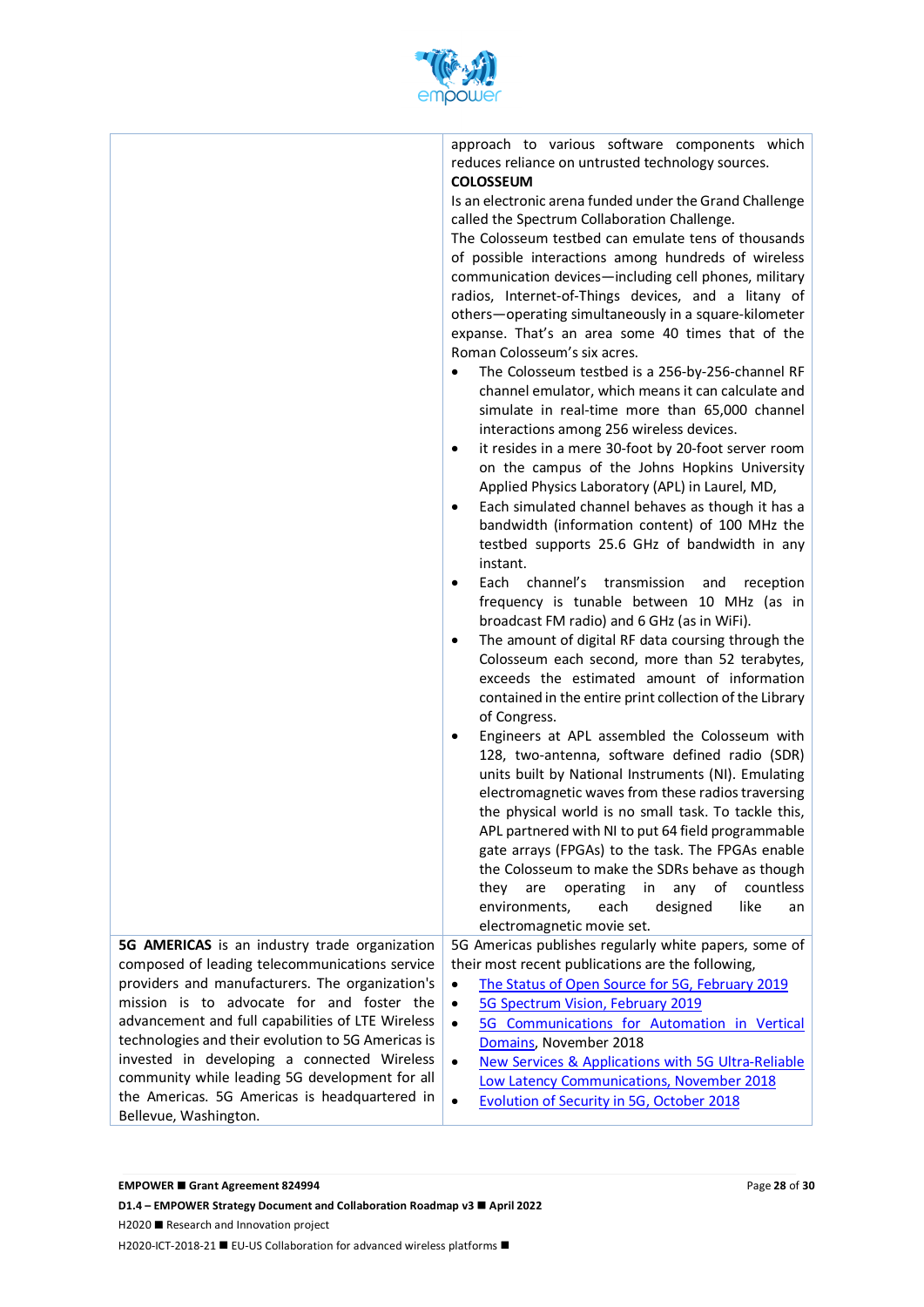

Companies involved: at&t, Cable&Wireless, Cisco, Commscope, Ericsson, Intel, Kathrein, Mavenir, Nokia, Qualcomm, Samsung, Shaw), Sprint, Telefónica, T-Mobile, WOM. Website:

http://www.5gamericas.org/en/newsroom/pressreleases/

**INTERNATIONAL CENTER FOR ADVANCED INTERNET RESEARCH (iCAIR)**, The mission of iCAIR is to Accelerate Leading-Edge Innovation and Enhanced Digital Global Communications through Advanced Internet Technologies, in Partnership with the International Community. The Center accomplishes its mission by undertaking research and development (R&D) projects in four key areas; Advanced Applications, Advanced Network Middleware,Advanced Infrastructure, and Public Policy Initiatives.

This organization is working on different research projects to promote international relations based on its four keys areas.

**Grid Networks:** Next Generation Networks and Computational Grids, the development of new types of information technology continues to progress rapidly. It has often been noted that one way to view the future is to visit an advanced technology research lab where innovative developers are creating powerful new architecture, protocols, integrated systems.

Optical Network Architecture and DWDM,

**Optical Metro Network Initiative (OMNI)** is developing a reference model for multiple next generation large scale communication services, based on optical technologies that allow for lightpath-based services supported by advanced photonic technologies. One of the key projects of this initiative is the OMNInet testbed. OMNInet is an inter-organizational cooperative research partnership, which includes iCAIR, Nortel, SBC (now AT&T), the Electronic Visualization Lab at the University of Illinois at Chicago, the MCS Division of Argonne National Lab, CANARIE (the Canadian Advanced Network for Advanced Research, Industry, and Educations. Experiments on the testbed have been extended via NetherLight to SurfNet in the Netherlands.

**Optical Dynamic Intelligent Network (ODIN)**, experimental architecture is being developed by iCAIR to explore new techniques for lightpath provisioning, in particular as a mechanism for bringing directly into applications capabilities that traditionally are placed deep within the core of networks.

**Simple Path Control (SPC)** Protocol, is a signaling mechanism that allows for edge processes, including applications, to communicate requirements for specific paths through a network by signaling to a server capable of establishing such paths using core network resources. **OptIPuter** is a national and international distributed facility that closely relates multiple IT components, including optical networking, Internet Protocol (IP), high performance computational clusters, computer storage, and visualization technologies. It is an infrastructure envisioned as one that will tightly couple computational resources over parallel optical networks using the IP communication mechanism.

**Distributed Optical Testbed (DOT)**. DOT is being designed and implemented by an inter-organizational cooperative research partnership to facilitate the research and development of innovative techniques that require the efficient execution of distributed applications.